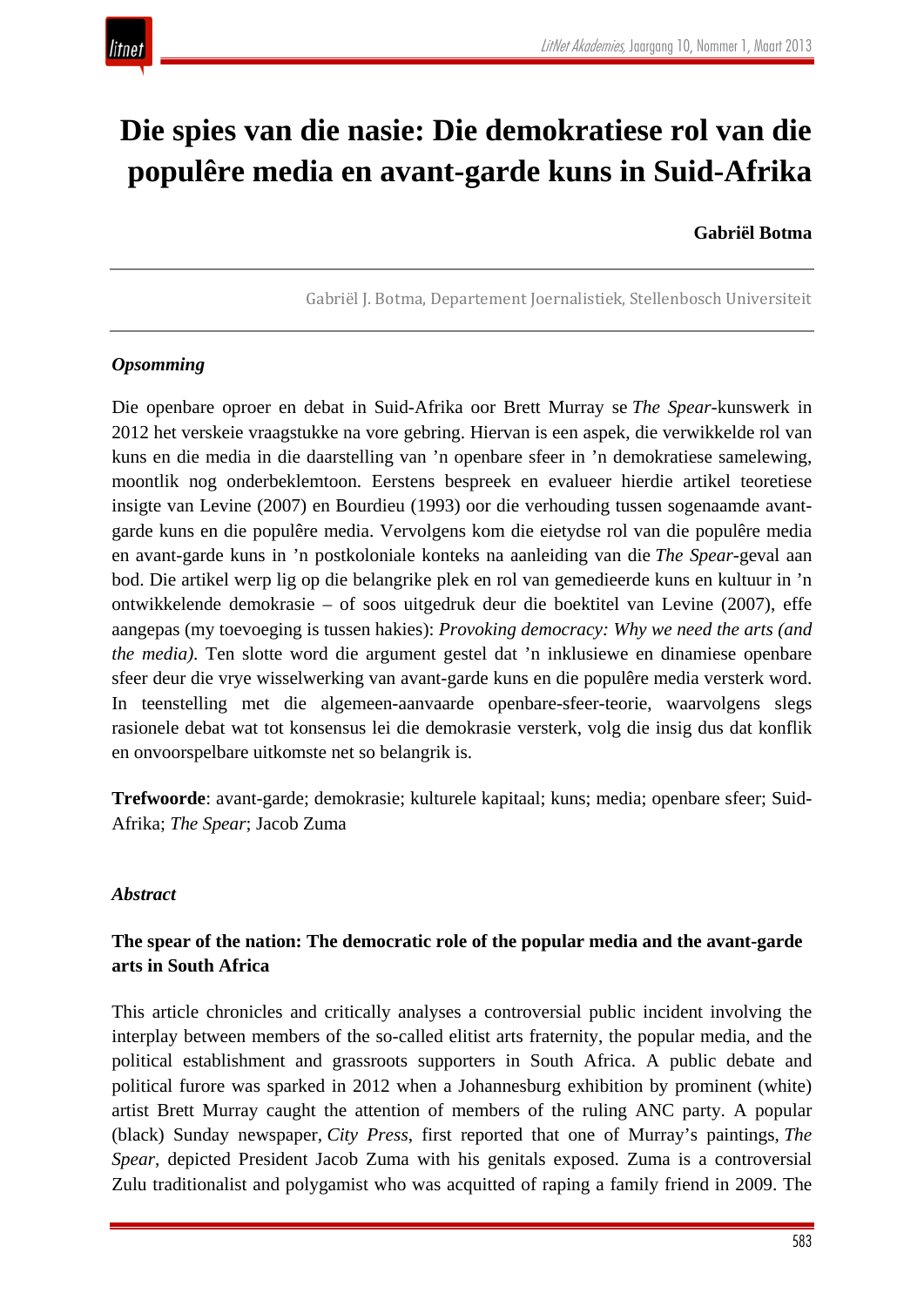painting represented the exposed Zuma in the pose of Soviet dictator Lenin, and seemingly expressed satirical comment on the state of the South African nation and the ANC under his leadership.

A reproduction of *The Spear* was displayed on the website of the *City Press*, and the ANC threatened the newspaper and the Goodman art gallery with legal action if calls for the removal of the original work of art and all its reproductions in the media were gnored. The ANC stated that it viewed *The Spear* as an example of persistent white racists' attitudes to the culture and values of the black majority.

This turn of events made news headlines and reached social media platforms all around the globe and catapulted a relatively unknown artist and relatively obscure gallery to international fame and notoriety. After a tense stand-off between different parties and interest groups, during which the painting was vandalised and a crowd of Zuma supporters staged a protest march, the gallery owners removed *The Spear* from public display and the editor of *City Press* apologised for publishing its image. To free speech advocates this represented a clear loss, and fears were expressed that the threats during Zuma's rule to media and artistic freedom in South African's hard-won constitutional democracy were gaining momentum. However, counter-arguments pointed to the fact that the *Spear* incident led to a serious and necessary national debate about racial and cultural views and sensitivities in a postcolonial and post-apartheid society. For days on end a public debate raged on various traditional and new media platforms as all and sundry voiced an opinion.

This article steps back from the intricacies of particular viewpoints to provide an overarching perspective. This arguably helps to take the debate past arguments over the merits and morality of the art work on the one hand and the rights and values of those involved on the other. It argues that one aspect, the complicated role of avant-garde art and artists and the popular media in the establishment of a dynamic and inclusive public sphere in a democratic society, still remains underdeveloped even after extensive discussions. Therefore, the article deals firstly with theoretical insights of Levine (2007) and Bourdieu (1993) about the relationship between avant-garde art and the popular media.

In her 2007 book *Provoking democracy: Why we need the arts*, Levine refers extensively to French sociologist Pierre Bourdieu's work on the constitution of the "field of cultural production" through the distribution of "cultural capital" and the role of the historical "avantgarde" in France in the 19th century. Levine (2007) theorises that the popular media are the carriers of broad popular views and tastes, while avant-garde artists often challenge them and prevents "discursive closure" and the "tyranny of the masses". The article therefore concurs with Levine's (2007) conclusion that a healthy democracy needs both, and outlines its implementation of the concept of *logic of the avant-garde* as a tool to describe oppositional forces and discourses to populist consensus.

Next the article refers to the *Spear* incident in terms of the well-known and generally accepted public sphere theory of Habermas and argues that his strong focus on rational debate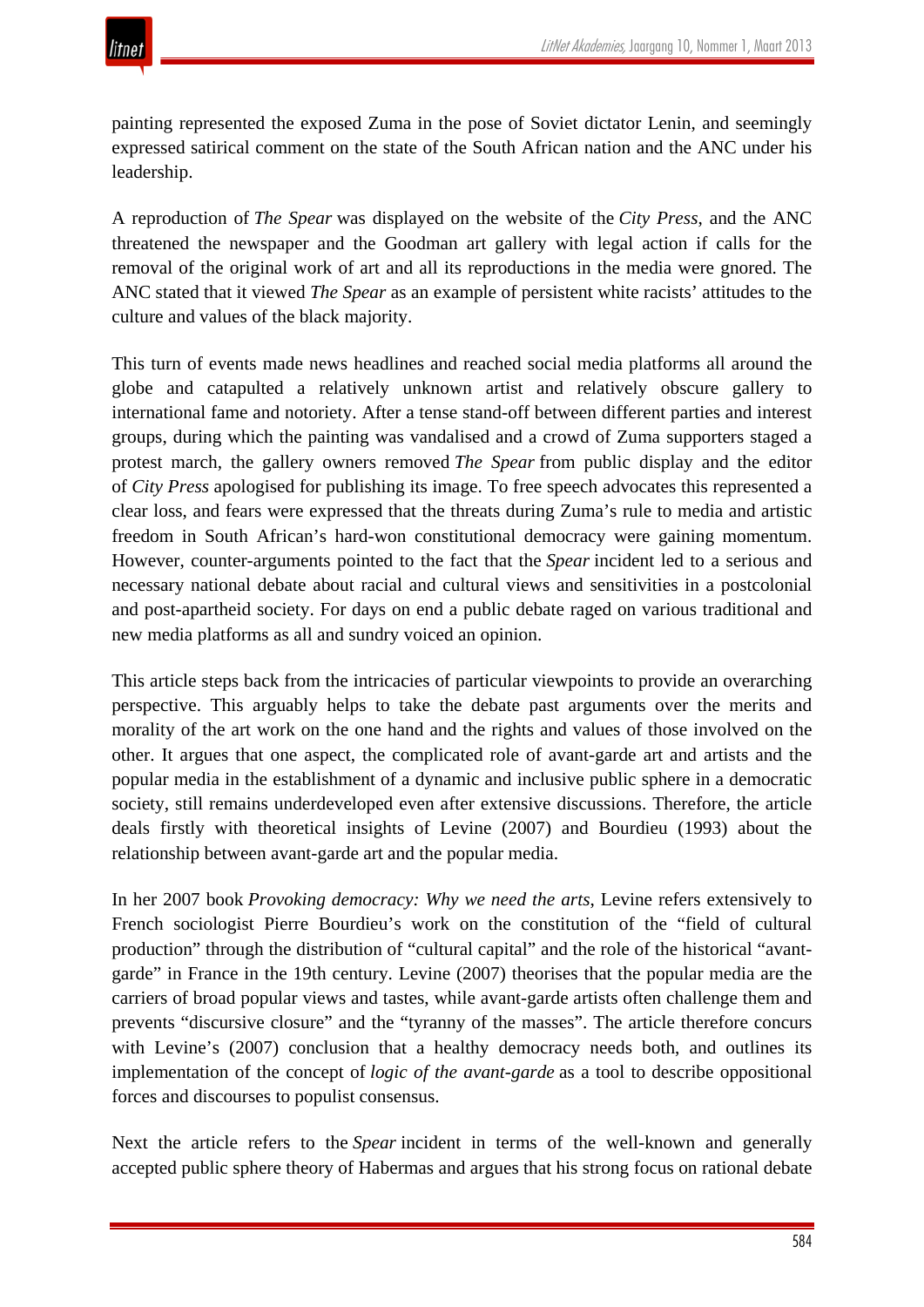and consensus may be a hindrance, because the rise of new and social media has problematised traditional public sphere theory. For example, a spectrum of alternative voices is online critical (and also often crude) commentators, something that was possible only to a very limited extent on traditional media platforms (if at all). Therefore the view of Mouffe on the creative role of conflict in political processes is accepted and incorporated into the theoretical framework of the article. The argument is that Mouffe's theory is more applicable to a new media environment.

The fact that the theoretical framework of this article about a complex South African phenomenon is based on a decontextualised Western (in the main American and French) model may be seen as problematic. The counter-argument is that this "international" framework is necessary to emphasise new insights which have been obscured by the often parochial manifestation of the *Spear* debate in South Africa. On a methodological level it is important to note that this article is descriptive in the main and does not claim to contribute to theories on power and culture or media theory in general. It is also not a systematic Bourdieuan analysis.

In conclusion the article posits that it remains an open question whether the *Spear* incident represented a measure of overlap between different public spheres in South Africa. South Africa is arguably much more fractured and diverse than American society, where Levine (2007) formulated the theory of the logic of the avant-garde and the interrelatedness of popular media and elite art. But it is still argued here that the *Spear* incident showed the advantage to the public sphere(s) in South Africa when opposing subfields of the field of cultural production really "talk" to each other.

Maybe, the argument goes here, the *Spear* incident was a preview of what a future, more inclusive and dynamic public sphere in a democratic South Africa would look like. In this model, as this example has shown, the avant-garde arts and popular media could play a creative central role. The fact that the *Spear* incident also contained many disturbing aspects, including a lack of consensus and conflict, should not deter one from working towards such a public sphere, the article concludes.

**Keywords:** art; avant-garde; cultural capital; democracy; media; public sphere; South Africa; *The Spear*; Jacob Zuma

# **1. Inleiding**

Die polemiek en oproer in 2012 rondom die kunstenaar Brett Murray se uitdagende kunswerk *The Spear* – wat Jacob Zuma satiries as korrupte diktator met 'n ontblote penis uitgebeeld het – het verskillende vlakke van spanning en verskil in die Suid-Afrikaanse samelewing blootgelê. Die dubbelsinnige titel van die werk is 'n ironiese verwysing na die ANC se gelyknamige militêre vleuel gedurende die bevrydingstryd teen apartheid (Umkhonto we Sizwe), en hoe die demokratiese ideale van die "struggle" sedertdien na bewering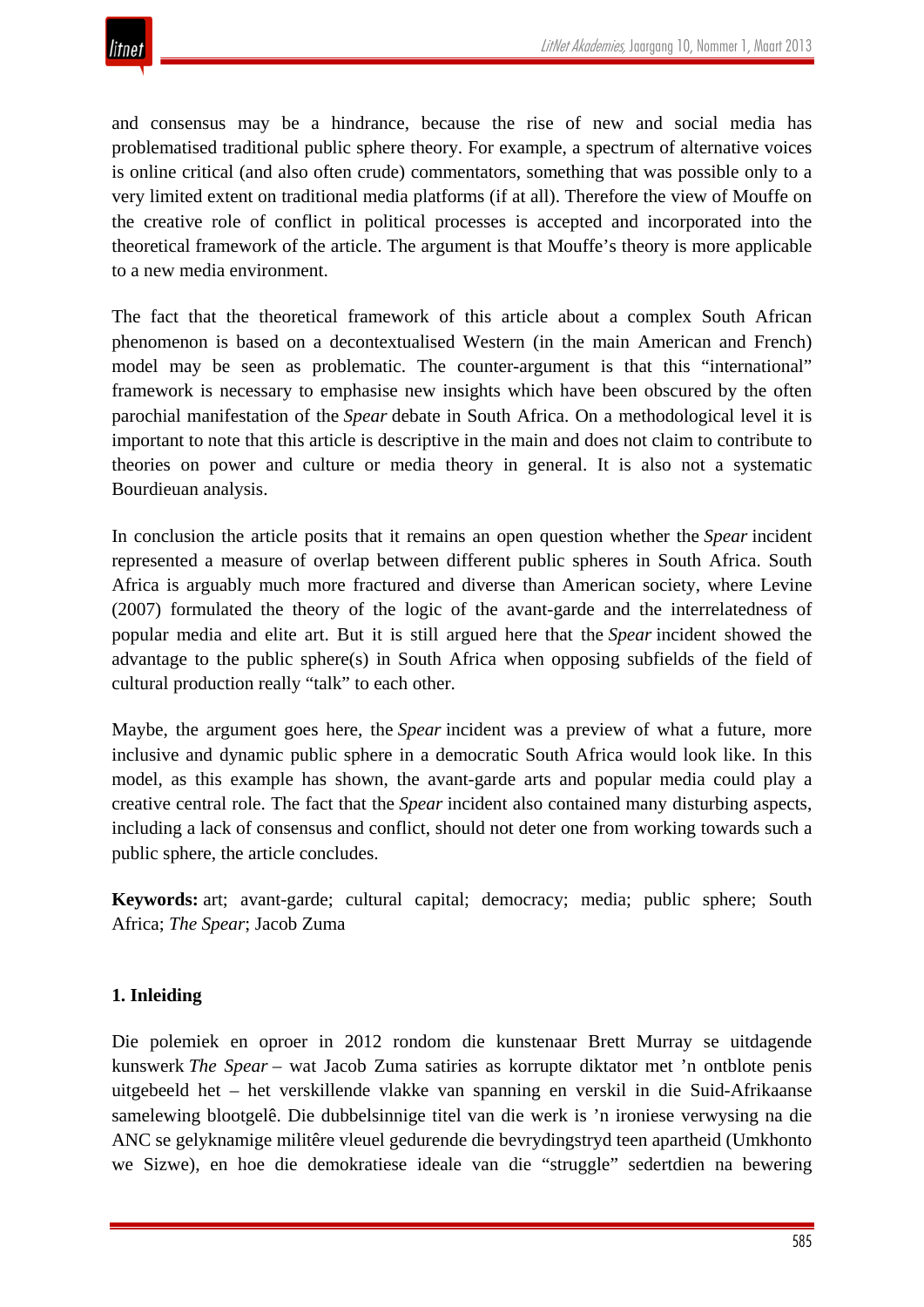gebanaliseer is deur leiers soos Zuma (wie se omstrede seksuele gedrag om verskeie redes in openbare diskoerse figureer).1

Blignaut (2012) het op Sondag 13 Mei 2012 in die koerant *City Press* kortliks berig dat 'n kunsliefhebber "van die straat af" ingeloop het en *The Spear* (na wat verneem is vir R136 000) en 'n "paar ander werke" gekoop het kort nadat die tentoonstelling in die Goodmangalery in Johannesburg geopen het. Murray word in die berig aangehaal as dat hy "verheug" sou wees deur die verwikkeling, omdat *The Spear* "meer 'n idee verteenwoordig" en "nie die soort kunswerk is wat hy verwag het om te verkoop nie" (aanhaling-vertalings hier en elders deur my). Blignaut (2012) sluit die berig af met die opmerking dat kritici van die kunswerk verlig sal wees dat dit ná die tentoonstelling na Europa verskeep gaan word, omdat die koper daar woon.

Op 17 Mei het die ANC by monde van Jackson Mthembu 'n persverklaring aan die mediaagentskap Sapa uitgereik waarin hulle met regstappe dreig teen Murray, die Goodman-galery en lede van die media wat afdrukke van die skildery gepubliseer het. Mthembu (2012) maak die insiggewende stelling dat die "walglike en ongelukkige uitbeelding van die president" onder die aandag van die ANC gebring is deur "*een van die media-huise* …" (my kursivering), klaarblyklik 'n verwysing na Media24, uitgewer van *City Press*. Terselfdertyd eis die persverklaring dat afdrukke van die skildery van die galery se webwerf en die webwerf van 'n "naweek-koerant" (*City Press*) <sup>2</sup> verwyder moet word. Behalwe dat die *Spear*-skildery die "waardigheid" van pres. Zuma aangetas het, maak die ANC ook beswaar teen Murray se "onregmatige" gebruik van die ANC-logo, met die woorde "FOR SALE" en "SOLD" skuins daaroor aangebring, in plakkate wat op die tentoonstelling beskikbaar was (Mthembu 2012).

Dié verklaring deur die ANC het die nuus soos 'n veldbrand binnelands en internasionaal laat versprei (sien bv. Burbidge 2012; Foxnews.com 2012; Grootes 2012). Veral die sogenaamde nuwe media – en spesifiek die internet en sosiale netwerke – het klaarblyklik sterk bygedra tot die wye blootstelling wat die *Spear*-kunswerk en daaropvolgende polemiek geniet het. Kenners het in die populêre media onder meer daarop gewys dat die Grondwet van 1996 vereis dat vryheid van spraak en artistieke uitdrukking met menswaardigheid (*dignity*) gebalanseer moet word, asook dat die insident weer eens aangetoon het hoe broos wedersydse begrip tussen verskillende etniese en kultuurgroepe in Suid-Afrika is (Burbidge 2012; De Vos 2012; IOL News 2012).

Die Goodman-kunsgalery, waar die kunswerk as deel van Murray se *Hail to the Chief II*reeks ten toon gestel is, het eers geweier om selfsensuur toe te pas (Burbidge 2012), maar het later 'n "kompromis" met verteenwoordigers van die regerende ANC aangegaan (Polgreen 2012), nadat die party stappe gedoen het om 'n hofinterdik te verkry (Mthembu 2012). Intussen het die Film en Publikasieraad buite hul normale domein van optrede met 'n ondersoek begin (en uiteindelik 'n ouderdomsperk van 16 N [naaktheid] op *The Spear* geplaas), nuuskieriges en ontstokenes op die galery toegesak en vandale die kunswerk beskadig (Smuts 2012). Die eb en vloed van die polemiek het openbare platforms geruime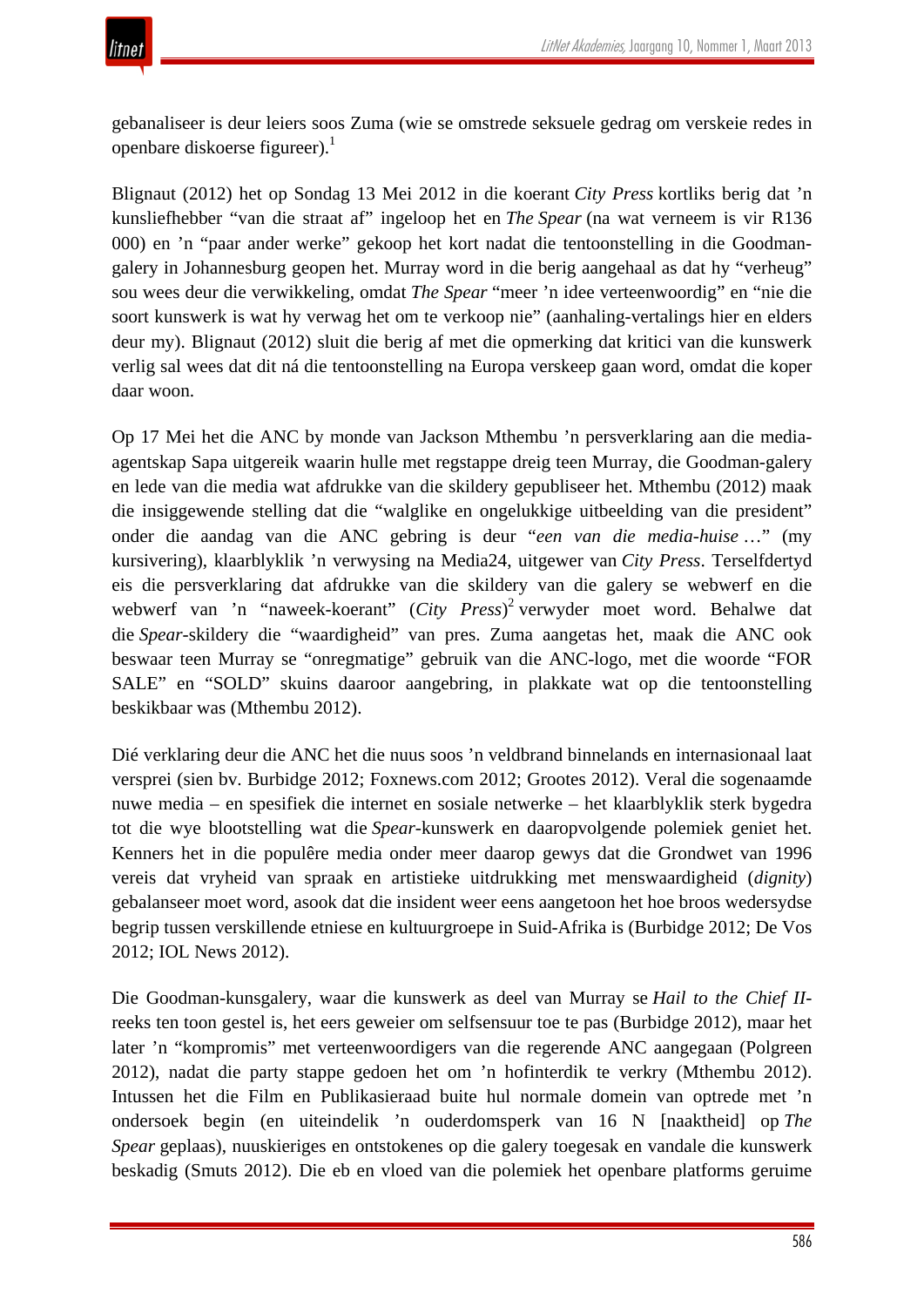tyd oorheers en ook die beginsels en oordeelsvermoë van "hekwagters" van die populêre media terdeë getoets.

Die prominente *struggle*-veteraan en linksgesinde koerantredakteur Ferial Haffajee van *City Press* het byvoorbeeld aanvanklik geweier om 'n foto van die kunswerk van die koerant se webblad te verwyder, maar sy het later van plan verander en haar nuutgevonde "insig" in 'n artikel verduidelik (Polgreen 2012). 'n Paar maande later het sy egter haar spyt uitgespreek dat sy "geswig" het onder die druk van die ANC (IOL News 2012). Zapiro, 'n gevierde spotprentkunstenaar vir toonaangewende koerante wat reeds by 'n vorige geleentheid deur Zuma vir naamskending gedagvaar is, het aanvanklik voet by stuk gehou en die president as "penis" in 'n daaropvolgende spotprent uitgebeeld (Zapiro 2012). Gedurende 'n openbare optrede 'n paar maande later het Zapiro egter gesê dat hy die geslaagdheid en wenslikheid van die spotprent betwyfel (Hauman 2012).

In kuns- en mediakringe is belanghebbendes dus klaarblyklik onkant betrap deur die fel aanslag op die kunswerk en die reg om daaraan vrye publisiteit te gee. Twyfel oor hul aanvanklike sterk ("Westers-liberale") standpunt oor ("individuele") spraakvryheid in 'n demokrasie is waarskynlik aangewakker toe die ANC, en Zuma persoonlik, in 'n beëdigde verklaring vir die hof, die sogenaamde kultuur- (en by implikasie ook "ras"-) kaart gespeel het deur aan te voer dat *The Spear* net nog 'n voorbeeld is van koloniale minagting vir "Afrika-kultuur en -waardes" (Güles 2012). Zuma kon daardeur oënskynlik die hoofaanklag van die skerp politieke satire van *The Spear* – dat hy die oorspronklike demokratiese waardes van die ANC "verkrag" het deur as 'n Sowjetagtige diktator na vore te tree – deflekteer deur hom op die miskenning van "kommunale Afrika-kultuur" te beroep. Maar geoordeel aan die sigbare mobilisasie teen *The Spear* op straat, hét Zuma se aanspraak op "slagofferskap" (York 2012) en die ANC se ondersteunende standpunt klaarblyklik heelwat populêre steun geniet. Die vraagstuk of die Westers-geïnspireerde kunstradisie in Suid-Afrika nie tóg uit voeling met die meerderheidsmening en -kultuur is nie, kon (of wou) dus nie sonder meer afgemaak word deur selfs die voorstanders van *The Spear* nie.

Die primêre doel van hierdie artikel is egter nie om die meriete van die verskillende standpunte rondom *The Spear –* of van die kunswerk self *–* te evalueer nie, maar om 'n ander (groter/oorkoepelende) perspektief op die tafel te plaas waarin die rol van kunstenaars en die media in die beskerming en uitbouing van die demokrasie sentraal figureer. Dit is eerstens opmerklik dat 'n betreklik klein, eksklusiewe (elitistiese) kunsgebied, soms bekend as die avant-garde, en belangrike hekwagters op die breë terrein van die populêre massamedia soortgelyke argumente ten gunste van media- en spraakvryheid gedurende die *Spear*-konflik uitgespreek het. Tweedens is dit moontlik onrusbarend dat 'n polities-gemotiveerde sensuurveldtog die vryheid van die media en artistieke uitdrukking in 'n mate aan bande kon lê.

Die vraag is dus eerstens of die *Spear*-insident aandui dat 'n lewendige en inklusiewe demokratiese publieke sfeer in Suid-Afrika (nog/tog) haalbaar is, en of postapartheid-winste ten opsigte van meer openheid en vryheid vir die media en kunstenaars onder druk is. Voorts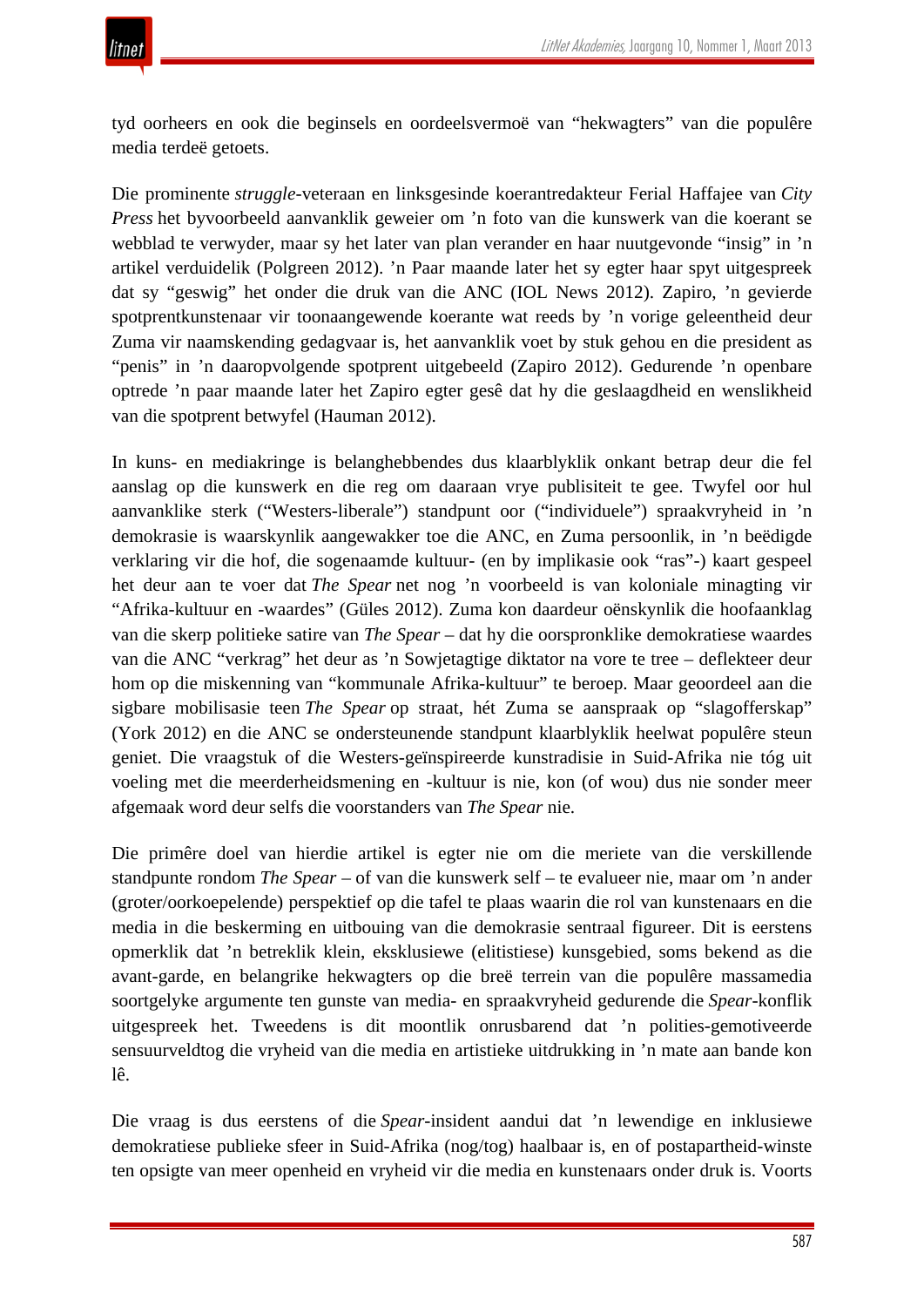word besin oor die rol wat avant-garde kuns en die populêre media in noue samehang met mekaar in hierdie geval gespeel het. Verteenwoordig die ontwikkeling van hierdie verhouding dalk 'n belangrike baken op die pad na 'n dinamiese demokrasie?<sup>3</sup>

Vervolgens word die aanwending van die konsepte *avant-garde*, *populêre media* en *openbare sfeer* kortliks in die volgende afdeling uiteengesit.

## **2. Logika van die avant-garde en populêre media in die openbare sfeer**

Volgens die sosioloog Pierre Bourdieu (1993:36) dateer die "avant-garde"<sup>4</sup> minstens uit die opkoms van 'n outonome artistieke veld van kunstenaars wat "kuns om kunsonthalwe" (*art for art's sake*) in die 19de-eeuse Frankryk bedryf het. Die feit dat kuns as gedifferensieerde veld los van die kerk en staat kon ontwikkel, word beskou as 'n belangrike stadium in die totstandkoming van die moderne (Westerse) samelewing. In dieselfde beweging het avantgarde kuns hom ook onderskei van populêre kultuur en vermaak, waarvan die massamedia en joernalistiek deel uitmaak. Hoewel die tydvak van die werklike avant-garde as kunsbeweging in Frankryk betreklik kort was, leef die "logika van die avant-garde" voort in eietydse kunsstrominge wat populêre hoofstroomkonvensies uitdaag, aldus die Amerikaanse letterkundige Caroline Levine (2007:5).

Die waarde van hedendaagse avant-garde kunstenaars is dat hulle werke produseer wat nie *in die eerste plek* op waarde en prestasie in die mark gerig is nie. In Murray en *The Spear* se geval is die toepassing van dié kriterium kompleks. Die werk was vir meer as R100 000 in die mark (en is verkoop) én Murray het agterna verklaar dat hy nie eintlik verwag het dat dit van die hand gesit sou word nie. Miskien moet 'n ander (negatiewe) beskrywing van avantgarde kuns dus eerder fokus op werke wat nie *in die eerste plek* dekoratief is nie. Hoewel niemand kan ontken dat die meeste (professionele) kunstenaars deesdae werk produseer sodat dit wel verhandel kan word nie, is sommige kunstenaars minder ingestel op die smaak van die breë publiek as ander.

Dit is besonder moeilik om finaal tussen kategorieë van kuns en vermaak en strategieë van kunstenaars en ander kultuurprodusente te onderskei, maar oor die algemeen word die "logika van die avant-garde" veral verbind met kultuurprodusente wat populêre konvensies uitdaag. Vir die doeleindes van die argument hier word *The Spear* dus as 'n avant-garde kunswerk beskou, omdat dit kennelik die heersende politieke orde gekonfronteer en populêre smaak en mening getoets het.

Maar dit laat die vraag ontstaan: Hoe weet avant-garde kunstenaars en die publiek wat daardie hoofstroomkonvensies behels?

Volgens Levine (2007:20) is die antwoord die populêre kommersiële media, want hul sukses hang af van hul vermoë om in voeling met die grootste gemene deler te bly.<sup>5</sup> Daar moet ook onthou word dat 'n demokratiese bestel impliseer dat die mening van die meerderheid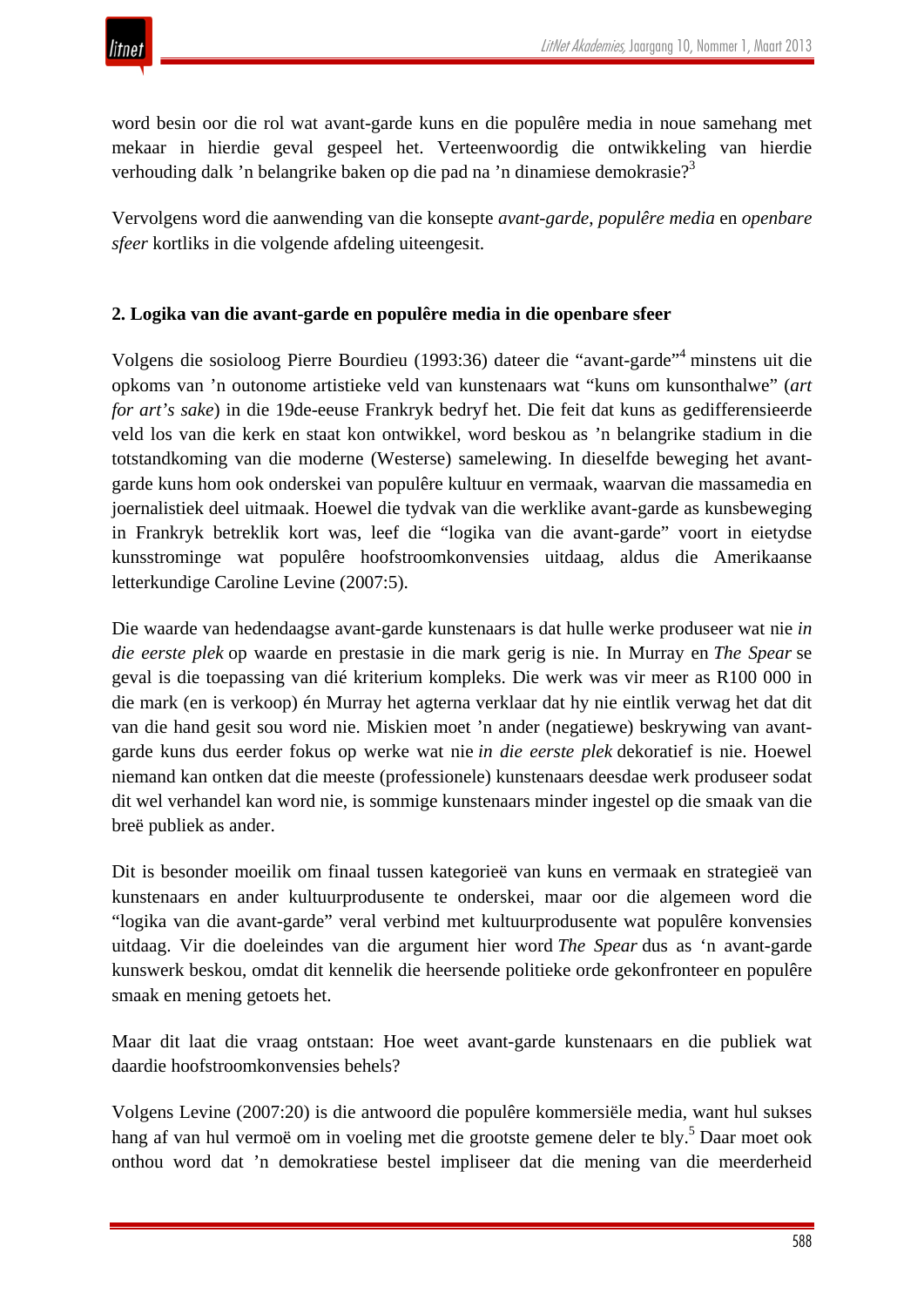belangrik – en in sommige gevalle deurslaggewend – is. Oormatige afkeuring van en snobisme teenoor die populêre media en mening in 'n demokrasie is dus verdag. Algemene stemreg is 'n voorvereiste vir deelnemende burgerskap, en die populêre kommersiële media is een van die belangrike terreine waar burgers in 'n demokrasie met mekaar in gesprek kan tree oor waar die grense van die "openbare sfeer" (Habermas 1989) getrek moet word. Die ontstaan van Habermas se normatiewe konsep van die openbare sfeer word teruggevoer na die voorbeeld van 18de-eeuse Europese koffiehuise waar rasionele debat tussen gelyke en vrye (meestal manlike bourgeois) burgers sonder beïnvloeding van die staat of kerk kon plaasvind. In reaksie op kritiek teen die eksklusiewe aard van die oorspronklik openbare sfeer, word deesdae sterk klem gelê op die ideaal van inklusiewe deelname, maar die voorvereiste van rasionaliteit en konsensus bly deel van openbare-sfeer-teorie wat op Habermas se idee geskoei is.

Daar kan egter ernstige beswaar ontstaan met die verband wat hier aan die hand van Levine (2007) tussen die kommersiële populêre media en Habermas se idee van die openbare sfeer getrek word. Habermas was naamlik self erg krities oor die "kommersialisering" van die openbare sfeer weens die invloed van die populêre media. Wat word dus van Habermas se ideale van rasionaliteit, konsensus en inklusiwiteit wanneer die openbare sfeer van die kommersiële populêre media afhanklik is?

Eerstens moet die begrip *populêre media* in die Suid-Afrikaanse konteks omskryf word. In die breedste sin beteken dit die media wat deur die (meerderheid) mense (populus) gebruik word. Vir die doeleindes van hierdie artikel word die populêre media breedweg onderskei van die meer eksklusiewe veld van avant-garde kuns. Maar dié onderskeid suggereer nie dat die populêre media as sodanig 'n homogene veld is nie.

In Suid-Afrika is radio waarskynlik steeds die mees populêre medium in terme van algemene penetrasie, gevolg deur televisie (sien Fourie 2007:xv). Persoonlike waarneming van verskillende Afrikaans- en Engelstalige radiostasies en televisiekanale, ook buite die openbare uitsaaier, die South African Broadcasting Corporation (SABC),<sup>6</sup> het aangedui dat die *Spear*-voorval wyd op die lug bespreek is, en dat talle luisteraars en kykers op verskillende maniere daaraan deelgeneem het. Maar onder meer taal- en kultuurverskille lei tot diverse eerder as inklusiewe gehore, selfs al is die SABC steeds die dominante uitsaaiinstansie. Buite die SABC word die bedryf oorheers deur Multichoice se betaaltelevisiemodel, wat weer ekonomiese stratifikasie van gehore in die hand werk.

Met die koms van nuwe media en die internet het talle nuwe moontlikhede en tendense vir popularisering ontstaan, en dit is veilig om te sê dat hierdie tegnologie 'n bepaalde grensoorskrydende dimensie aan die *Spear*-debat gegee het (sien bv. die omvattende lys van berigte, menings en spotprente wat oor *The Spear* in die media verskyn het en ook elektronies beskikbaar is by Murray (s.j.). Aan die ander kant word toegang tot elektroniese-mediainhoud deur beperkings soos taal- en ekonomiese verskille en ongelykhede aan bande gelê.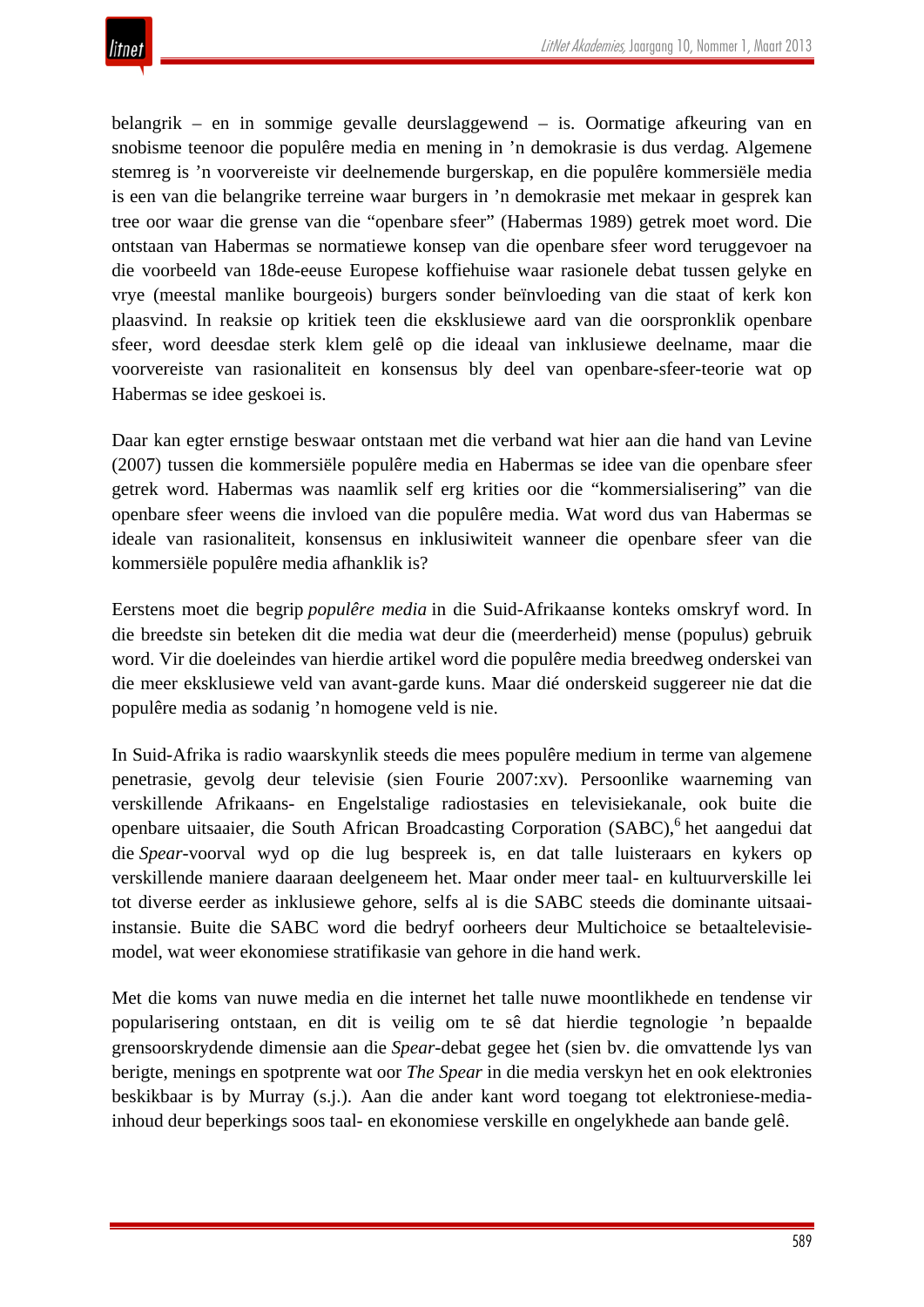Selfs al val die fokus net op die drukmedia in Suid-Afrika, is daar ook geen sprake van 'n homogene of inklusiewe populêre media nie. Daar kan byvoorbeeld tussen die sogenaamde (breëblad) elite- en meer populêre poniekoerante onderskei word. Tradisioneel maak die "elite"-pers aanspraak daarop dat dit tot die publieke sfeer bydra, en dat die "sensasionele" poniekoerante dit skaad, maar uit die perspektief van kultuurstudies is hierdie siening onder verdenking (Wasserman 2010). Nie net word die opbouende rol van poniekoerante deesdae ernstig ondersoek nie, maar die sogenaamde elite-pers loop gereeld onder media-ontleders deur omdat hulle glo voeling met lesers en die populêre mening verloor het. Oor die algemeen word die drukmedia in Suid-Afrika deur talle kritici, insluitend die ANC, daarvan beskuldig dat dit grootliks nog in wit hande is en dus nie verteenwoordigend van die swart meerderheid is nie. Op sy beurt is die poniepers moontlik meer in voeling met die swart meerderheid, maar ook dié koerante behoort aan die groot "wit" mediahuise. Boonop kan die aanslag van poniekoerante beswaarlik as "rasioneel" in die Habermasiaanse sin getipeer word (nie dat die ander sektore van die populêre media noodwendig altyd beter vaar in hierdie verband nie).

Gesien in terme van 'n nadere beskouing van die interne struktuur van die gebied van die populêre media, het die *Spear*-debat dus waarskynlik eerder in "elite-" as in meerderheidskringe plaasgevind, maar uit die oogpunt van avant-garde kuns het dit grootliks in die populêre media gebeur. Probleme onstaan egter wanneer daardie media-aktiwiteit aan Habermas se konseptualisering van 'n publieke sfeer gemeet word.

Vir die Suid-Afrikaanse konteks verskaf Mouffe (2005) se konseptualisering van 'n ander tipe openbare sfeer dus moontlik 'n beter raamwerk. Mouffe (2005:1-2) verwerp naamlik die idee dat rasionaliteit en konsensus noodwendig bevorderlik vir die demokrasie is, en veral dat dit die hoofkenmerke van politieke prosesse moet wees. Volgens Mouffe (2005:3) moet sterk botsende menings sentraal deel wees van politieke interaksie, anders word die demokrasie verskraal tot 'n klein groepie verkose verteenwoordigers wat in eie belang 'n flou konsensus handhaaf en radikale menings uitsluit. Mouffe (2005:4) konseptualiseer daarteenoor 'n dinamiese openbare sfeer waarin konflik onafwendbaar is en konsensus net tydelik bereik kan word.

In hierdie artikel word bogenoemde menings van Habermas en Mouffe gekombineer. Met ander woorde, die siening is dat rasionele debat en 'n mate van konsensus onvermydelik is vir 'n openbare sfeer om te ontstaan, maar dat die demokrasie nie dinamies kan bly wanneer konflik gemarginaliseer en alternatiewe en radikale menings uitgesluit word nie. Anders gestel, konflik moet binne sekere algemeen-aanvaarde grense geskied,<sup>7</sup>maar nie onder die mat van konsensus ingevee word nie.

Hierdie siening van 'n openbare sfeer sluit aan by die robuuste rol wat vir die populêre media en die kunste in 'n demokrasie voorsien word (sien bespreking onder). Sonder om dus die ongelyke ekonomiese, politieke en kulturele magsverhoudings in die Suid-Afrikaanse populêre media te vergoeilik, bied die idee van 'n konflikterende openbare sfeer meer ruimte om verby stagnante en steriele normatiewe media-debatte verby te stuur. Met ander woorde,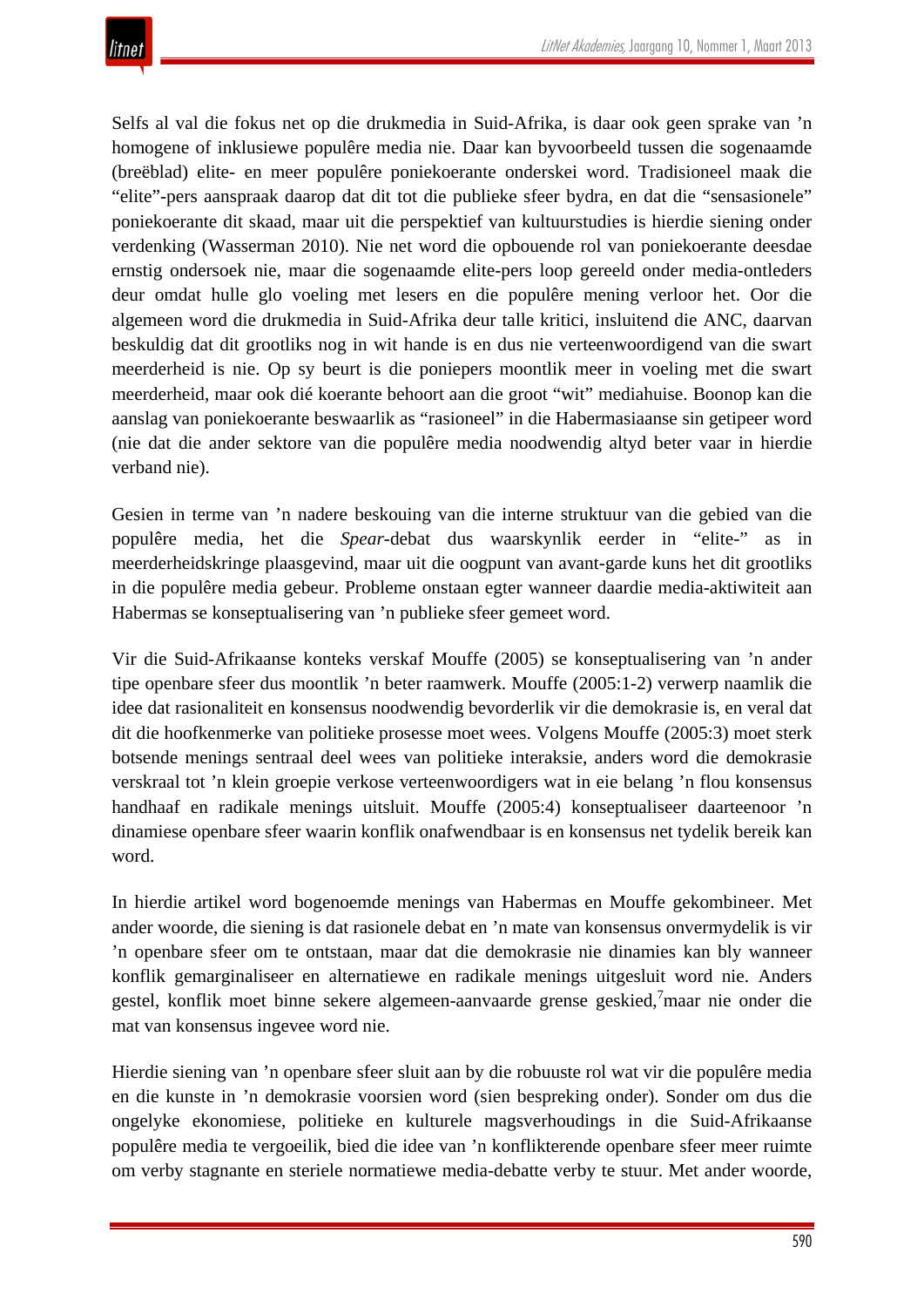dinamiese demokratiese prosesse in en deur die media is moontlik sonder dat die prysenswaardige ideaal van 'n perfek-geïntegreerde, inklusiewe en getransformeerde Suid-Afrikaanse media verwesenlik is.

Argumentsonthalwe word hier ook grootliks verbygestuur by die problematiese aspek van hoe populisme (die blote meerderheid van getalle) in moderne konstitusionele demokrasieë deur verkiesings tot parlementêre en ander vlakke van verteenwoordiging "vertaal" (verskraal?) word. Maar dit is tog belangrik om te onthou dat regeringslui daardeur in staat is om ongewilde (minderheids)besluite te neem en deur te voer – op grond van die argument dat hulle verkiesing in die eerste plek demokraties was. In Suid-Afrika word die afskaffing van die doodstraf en die regte van gays dikwels as voorbeelde voorgehou van gevalle waar die demokratiese Grondwet van 1996 en die mening van die meerderheid moontlik nie altyd ooreenstem nie. As teenargument kan tereg aangevoer word dat die waardes wat in die Grondwet vervat is, die resultaat van 'n demokratiese onderhandelingsproses – 'n normatiewe debat – was.<sup>8</sup> Maar dit verander nie die feit dat daardie onderhandelinge in die praktyk namens die meerderheid deur 'n klein elite-groepie verteenwoordigers gevoer is nie. Nadat konsensus bereik is, moes die ooreenkoms aan onderskeie groepe ondersteuners "verkoop" word.

Dus is daar in 'n demokrasie reeds ingeboude spanning tussen die rol en plek wat die mening van die meerderheid (behoort te) speel, en die reg van (verkose) minderhede om namens die meerderheid te praat en op te tree. Die "logika van die avant-garde" neem die argument verder deur aan te voer dat sekere onverkose minderhede ook 'n demokratiese rol kan speel. Eintlik is dit nie 'n nuwe of vreemde gedagte nie, want vrywillige burgerlike assosiasie en aktivisme word reeds as kern van 'n lewende demokrasie gesien. Avant-garde kunstenaars is dus 'n losse belangegroep met 'n bepaalde funksie in 'n demokratiese bestel: om die tirannie van die meerderheidsmening (Levine 2007:13) teen te werk.

Daar is immers altyd die gevaar dat die meerderheid verkeerd kan wees (Levine 2007:13). Groot samehorigheid en ooreenstemming kan voorts tot onverdraagsaamheid lei teenoor diegene wat dit (uiteindelik) steeds waag om te verskil. Diskoers-ontleders noem die proses "diskursiewe sluiting", met ander woorde die alternatiewe mening word eenvoudig doodgeskreeu of uitgesluit. Die meerderheid kan ook saamstem om hul lot in die hande van 'n diktator te plaas, soos al dikwels in die geskiedenis gebeur het. Avant-garde kuns, so lui die argument volgens Levine (2007), kan help om diskursiewe sluiting teen te werk, maar dit kan net in samehang met die vrye populêre media geskied. Die populêre media is naamlik tegelykertyd die aanduider van die populêre mening en die platform waarop die stryd om dit te bestendig of te verskuif plaasvind. Die aard van die verhouding tussen avant-garde kuns en die populêre media is egter allermins simplisties, soos die volgende teoretiese oorsig aantoon.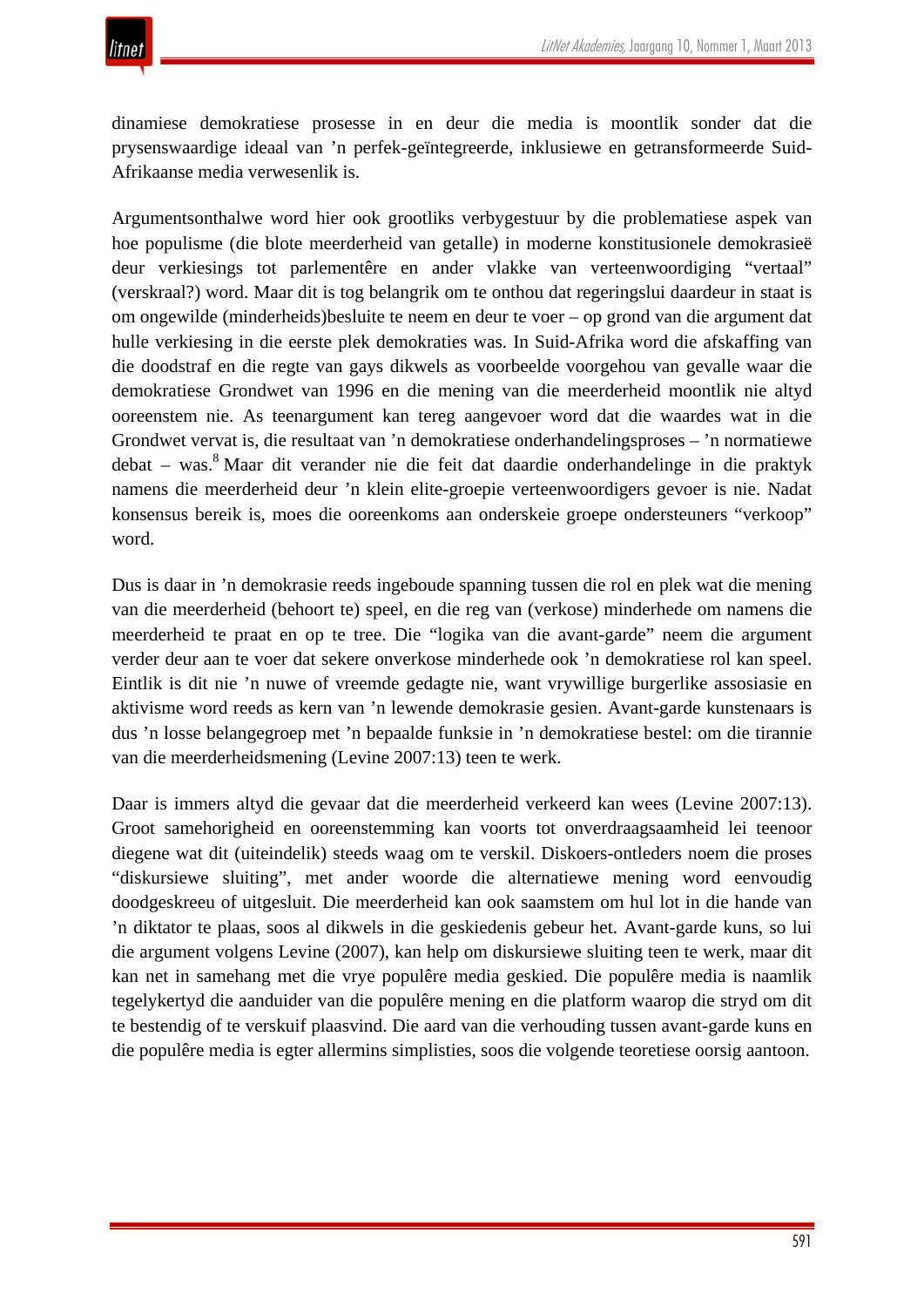### **3. Die veld van kulturele produksie**

Bourdieu (1993) argumenteer dat die populêre media en kultuur en avant-garde kuns albei deel uitmaak van die "veld van kulturele produksie". Kulturele produksie is een van vele gespesialiseerde, gedifferensieerde terreine wat die (laat) moderne samelewing kenmerk. Ander voorbeelde sluit die onderskeie velde van die ekonomie, politiek, wetenskap, regstelsel, ens. in. Velde funksioneer ten beste indien hulle in hoë mate outonoom is. Byvoorbeeld, in navolging van Bourdieu moet politici en kerkleiers hulle eerder daarvan weerhou om die produksie van kunswerke soos *The Spear* of koerante soos *City Press* te probeer sensureer, want dan sal kunstenaars en joernaliste ten beste in en vir hul onderskeie velde en die samelewing in geheel produseer. Kunstenaars en joernaliste moet egter as teenprestasie die ekonomiese druk en logika van buite hul subvelde (probeer) weerstaan, anders bied hulle hul onafhanklikheid op 'n (goue) skinkbord aan.

Luhmann (2002) praat van "autopoiesis" om die proses te beskryf waardeur verskillende gedifferensieerde sisteme in die samelewing hulself ideaal in stand hou deur onafhanklike en geslote interne kommunikasie. Bourdieu (1993) meen egter dat totale onafhanklikheid in verskillende subvelde en velde onmoontlik is, omdat hulle onlosmaaklik ineengeskakel is. Een beeld wat hy vir die samelewingstruktuur met ineengeskakelde velde gebruik, is dié van die bekende Russiese (Matryoschka-) poppies wat binne mekaar inpas (Benson en Neveu 2005:3). Die subvelde van kuns en media pas dus argumentshalwe in die groter veld van kulturele produksie, wat weer inskakel by die onderskeie velde van die ekonomie en politiek, wat op hul beurt weer met die oorkoepelende "veld van mag" (Bourdieu 1998a:34) geskakel is.

Kunswerke soos *The Spear* en koerante soos *City Press* behoort tot verskillende subvelde binne die veld van kulturele produksie, aangesien eersgenoemde gemik is op elite-gehore met hoë vlakke van "kulture kapitaal" (Bourdieu 1984) en laasgenoemde op die grootste gemene deler met die doel om "ekonomiese kapitaal" (geld) uit die massamark te maak (Bourdieu 1998b). Daarmee bedoel Bourdieu nie dat die winsmotief al motivering van koerante soos *City Press* is nie, maar net dat koerante en avant-garde kunstenaars in groot mate tot verskillende smake en beursies spreek.

Soos reeds gesien, sluit die fokus van avant-garde kuns op elite-gehore natuurlik nie finansiële oorwegings uit nie – inteendeel, elite-kuns word dikwels teen astronomiese pryse van die hand gesit. Die verhouding tussen kulturele en ekonomiese kapitaal is egter besonder kompleks in die subveld van die avant-garde kuns. Die ironie – of angel in die stert – is dat Bourdieu (1993:170) aantoon dat kuns om kunsonthalwe moontlik is slegs as die finansiële en materiële las van kunsproduksie deur iemand namens of behalwe die kunstenaar gedra kan word (indien die kunstenaar nie [reeds] welvarend genoeg is om dié lewenstyl self te finansier nie). Die rol van die beskermheer of -dame van die kunste, wat in die moderne idioom borgskappe deur groot instansies behels – was dus van meet af aan onlosmaaklik deel van die bestaan van avant-garde kuns, aldus Bourdieu (1993:76).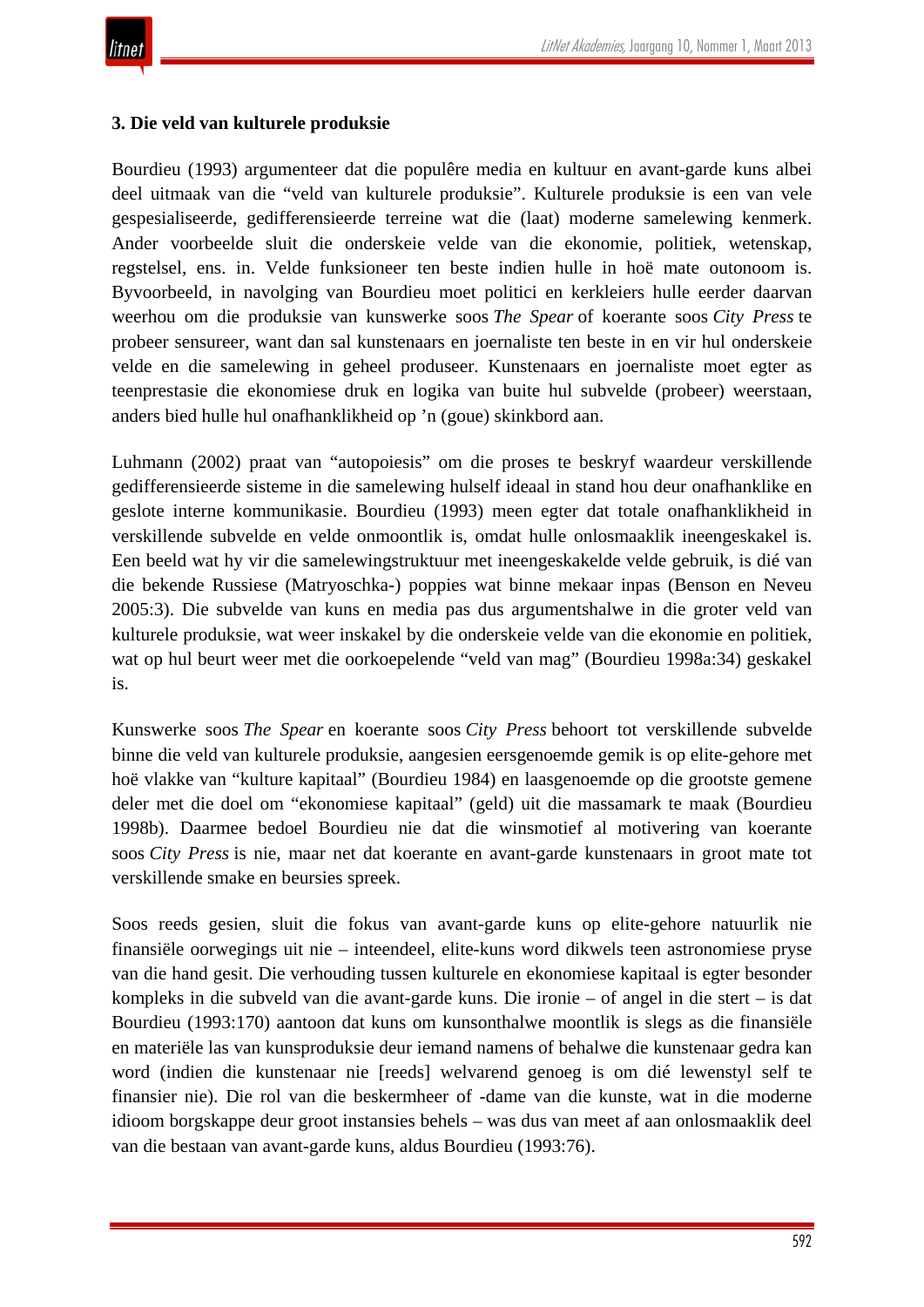Murray en *The Spear* kan dus nie sonder meer onafhanklik of "onskuldig" verklaar word in die magsverhoudings van die veld van kulturele produksie of aangrensende velde nie. Waar populêre media en kultuur, insluitend die joernalistieke veld, sterk aantoonbaar onder die invloed van die "ekonomiese pool" van die samelewing staan, is betreklik outonome avantgarde–kuns-produksie 'n subveld met 'n "omgekeerde logika". Vir avant-garde kunstenaars gaan dit naamlik op die oppervlak oor "kuns om kunsonthalwe" (Bourdieu 1993:36), vandaar die verromantiseerde beeld van die arm, sukkelende kunstenaar wat niks en niemand ontsien nie en bereid is om alles vir sy/haar kuns op te offer (1993:48-50). Kunstenaars wat die avant-garde-kuns-veld probeer betree met die uitgesproke doel om geld te maak, sou dus teoreties onwelkom wees. 'n Navorser wat kulturele produksie in die konteks van die hele veld ondersoek, sal egter onder die oppervlak op die uitkyk moet wees vir die "verborge" magsverhoudings – insluitend ekonomiese belange – wat avant-garde kuns onderlê.

Dit sou dus 'n vrugbare terrein van ondersoek wees om die ontstaansgeskiedenis van *The Spear* en die agtergrond van die Goodman-galery in besonderhede na te speur op soek na die ekonomiese basis van dié kunswerk en tentoonstelling. Watter gevestigde belange verteenwoordig Murray en die Goodman-galery byvoorbeeld in die subveld van avant-gardekuns-produksie? Bourdieu (1984) gebruik die term *habitus* om die biografiese agtergrond en professionele trajek van individue en instansies binne sekere velde te beskryf. Navorsing oor wie Murray is, waar hy vandaan kom, hoe en deur wie hy gesosialiseer en opgelei is (tuis, op skool en daarna), en hoe hy as kunstenaar ontwikkel het en ondersteun is, kan dus ook lig werp op die magsverhoudings waarin hy as wit ("Eurosentriese") kunstenaar in die veld van kulturele produksie geplaas is. <sup>9</sup>In dié opsig is daar 'n strukturele ooreenkoms tussen Murray en sektore van die populêre media, wat ook dikwels in die beskuldigdebank staan weens die geskiedenis van kolonialisme en apartheid in Suid-Afrika.

Voor en gedurende die *Spear*-sage het die ANC die hoofstroomkoerante soms as uit voeling met die swart meerderheid beskryf. Dit sluit aan by 'n bekende tema dat die "wit-beheerde" kommersiële media die saak van postapartheid-nasiebou en –ontwikkeling versaak het ter wille van die dekking van oppervlakkige Westerse vermaak en groter winsmarges. Op hierdie punt is daar 'n mate van ooreenstemming tussen die ANC en Bourdieu (2003; 1998b). Bourdieu was veral beswaard oor die toenemende "ongesonde" invloed van veral die ekonomiese terrein op ander terreine. Hy het die tendens bestempel as 'n uitvloeisel van die "neoliberale" kapitalisme van die laat 20ste en begin 21ste eeu. As voorbeeld het Bourdieu (1998b) aangetoon hoe tradisionele joernalistieke waardes van onafhanklikheid in die slag gebly het in 'n era van mediakonglomerasie en die gepaardgaande fokus op winsbejag.

Sou 'n mens dus die populêre media in die *Spear*-geval daarvan kon beskuldig dat hulle sensasie aangeblaas het uit ekonomiese oorwegings? Dit is sekerlik nie vergesog nie, want koerante soos *City Press* veg vir oorlewing in 'n vinnig-veranderende mediamark. Voorts het die voortslepende vyandigheid tussen die ANC en die hoofstroomkoerante oor omstrede voorstelle vir 'n statutêre mediatribunaal en die Wet op die Beskerming van Inligting waarskynlik ook 'n rol daarin gespeel dat opponente en kritici van *The Spear* dikwels ongunstig in die hoofstroomkoerante "geraam" (Entman 1993) is.10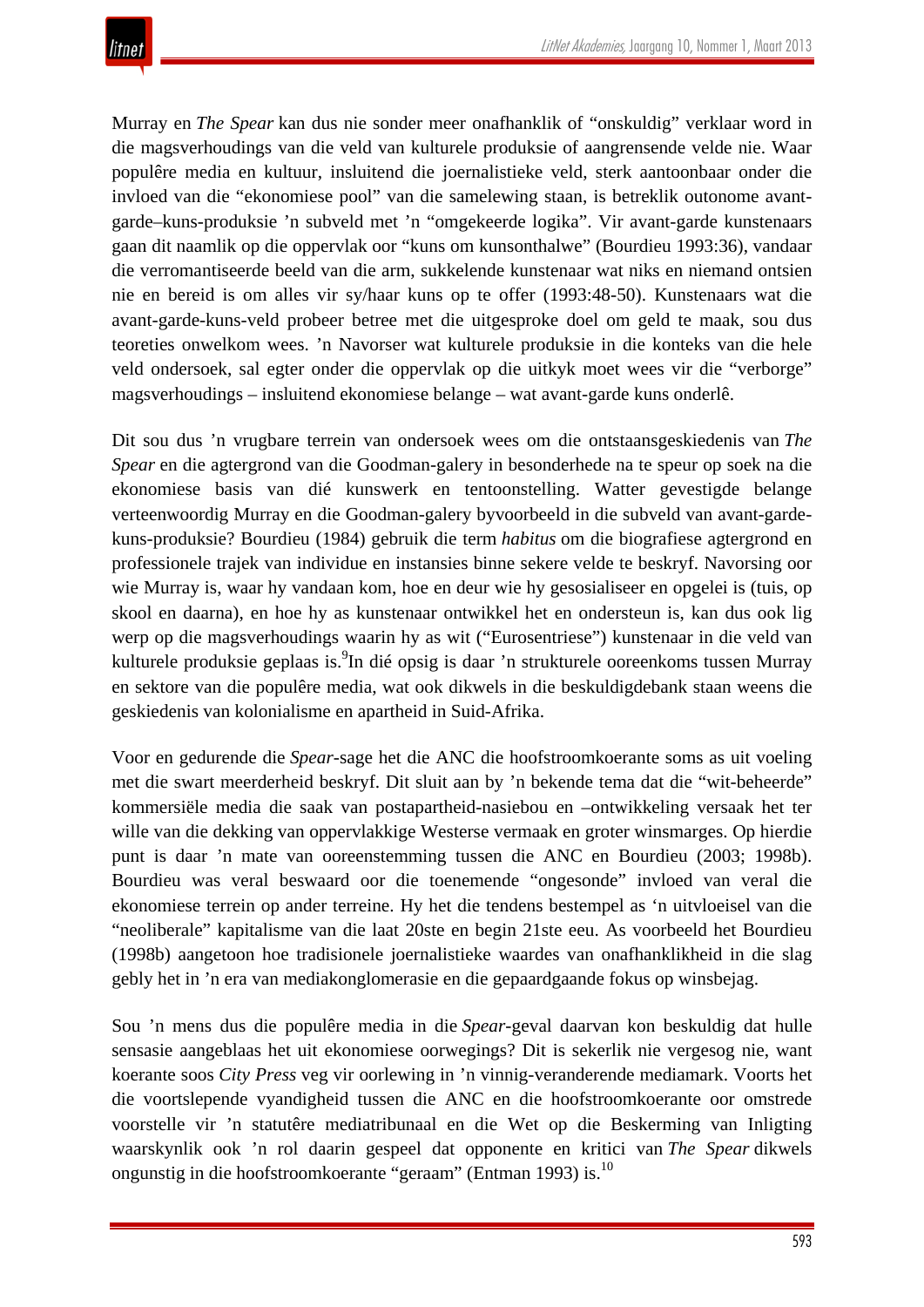Aan die ander kant argumenteer hierdie artikel dat die populêre media hul burgerlike plig sou versuim het indien die *Spear*-skildery as nuuskeuse geïgnoreer is. Meningsverskil is moontlik oor die aard en vlak van mediadekking, maar soos Hartley (2012:59–93) aantoon, is joernalistiek én die demokrasie gebore uit die robuuste en dikwels ruie aanslag van die onafhanklike Europese en Amerikaanse populêre drukpers (*penny press*). Anderson (1983) het op sy beurt ook die ontstaansgeskiedenis van nasionale state tot die ontwikkeling van druk-kapitalisme in Europa teruggevoer. Sy basiese uitgangspunt is dat populêre koerante in die omgangstaal individue in staat gestel het om hulself as lede van 'n "verbeelde gemeenskap" (*imagined community*) of volk/nasie te begin beskou. Tot in daardie stadium het die kerk en die uitsluitlike beskikbaarheid van die Bybel in Latyn in hoë mate die opbloei van verskillende nasionalismes en die sekulêre demokrasie teengewerk.

Die oorkoepelende argument hier is dat die vloeibare grense van wat in 'n demokrasie (ook in die media) aanvaarbaar is, voortdurend deur konflik tussen andersdenkendes beding en (momenteel) bestendig moet word. Die idee dat die "morsigheid" van die populêre media op 'n manier met die ontstaan en voortbestaan van die demokrasie ineengeskakel is, moet op die voorgrond bly wanneer kritici sensuurkloue wil inslaan. Dit vergoeilik nie alle etiese en morele mediavergrype ten koste van individue en die samelewing nie, want die media staan beslis nie buite magsverhoudings as neutrale "spieël" nie, en dieselfde geld vir avant-garde kuns. Regulering van die media en kuns moet egter deur vrye deelname aan 'n konflikterende openbare sfeer plaasvind, en nie deur magshebbers en belangegroepe in spesifieke velde nie.

Gesprekke oor die media en kuns berus dikwels op 'n algemene en besonder moeilikvaspenbare begrip, "smaak", wat boonop baie subtiel aan "mag" gekoppel is. Dié aspek geniet vervolgens aandag.

### **4. Smaak en mag**

Uit bostaande is dit duidelik dat Bourdieu se teorie voorveronderstel dat 'n duidelike onderskeid tussen "elite-/hoë/fynproewer-/uitgelese" en "populêre/hoofstroom-/lae/ middelmoot" belangrik is in die veld van kulturele produksie, met sy subvelde soos die media, letterkunde, uitvoerende en beeldende kunste, teater, musiek en dans.

Bewustelik of onbewustelik was smaak dus 'n belangrike faktor in die *Spear*-debat, maar smaak kan nie in isolasie van polities-ekonomiese magsverhoudings van produsente en verbruikers beskou word nie. In navolging van Karl Marx se idee dat die dominate idees in die samelewing dié van die dominante (*ruling*) klas is, meen Bourdieu (1993) – met die Franse samelewing en geskiedenis in gedagte – dat die smaak van die dominante groep(e) die samelewing struktureer. Met ander woorde, smaak word bepaal deur die "elite" wat die meeste ekonomiese en kulturele kapitaal versamel.

Die "populêre" meerderheid, diegene met min ekonomiese en kulturele kapitaal, sal dikwels die smaak van "elite-"groepe navolg, of ten minste bewus wees daarvan dat hul populêre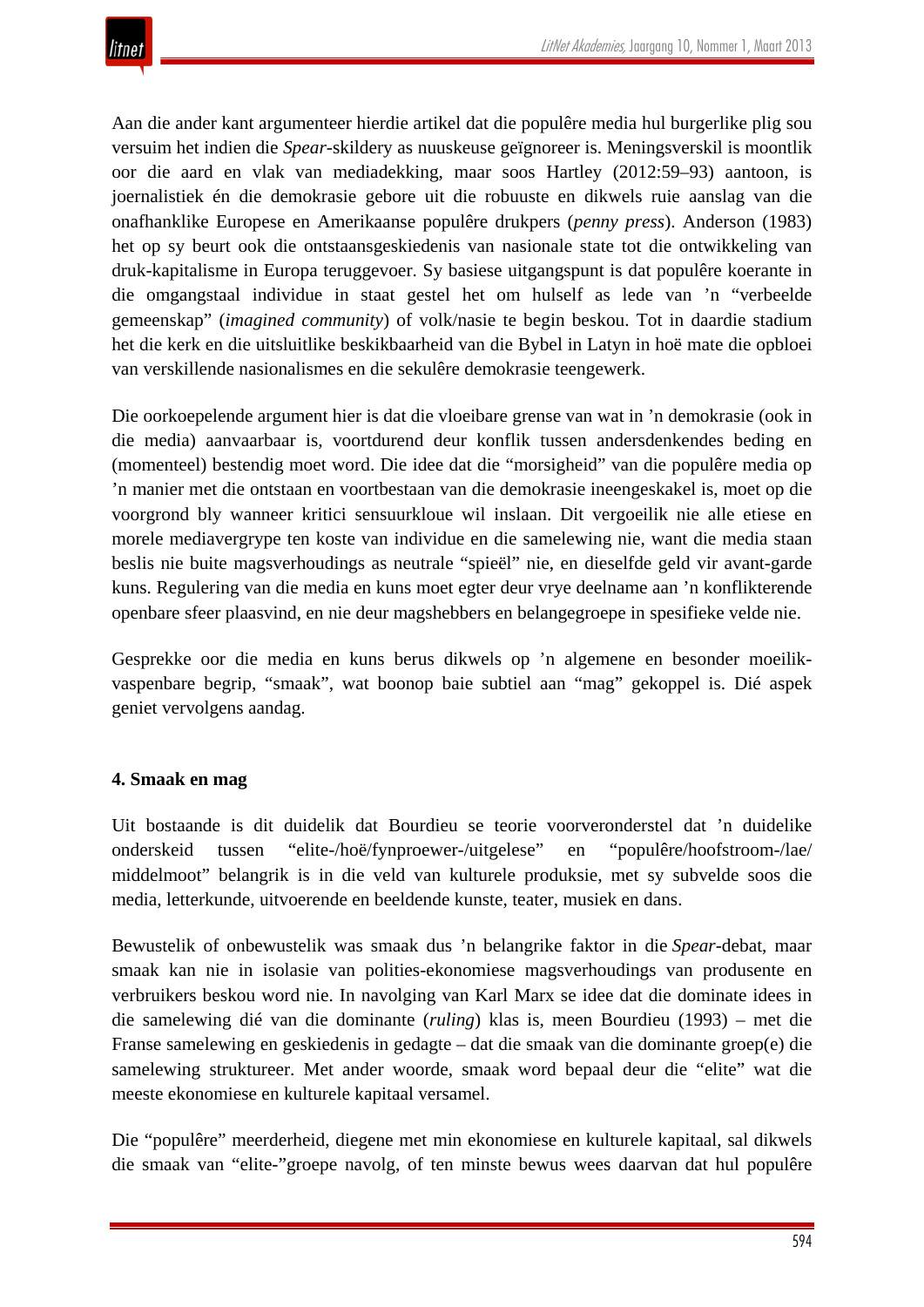

smaak van elite-smaak onderskeibaar is. In die meeste gevalle waar avant-garde-kunswaardering dus op die vlak en terrein van die kuns-elite ter sprake kom, sal diegene met lae vlakke van kulturele kapitaal geneig wees om eerder stil te bly as om hul onkunde (en agterstand) ten toon te stel. (In veilige eie geledere sal diegene met populêre smaak egter dikwels openlik die spot dryf met die smaak en pretensie van die "kultuurdiere".)

Enige poging tot onderskeid tussen elite- en populêre smaak word egter betwis deur diegene wat vanuit 'n meer postmoderne kultuurstudies-agtergrond die bestaan van sodanige hiërargieë en dualisme ten sterkste ontken en voorstel dat kulturele genres en smaakverskille hoogstens as kontekstueel en as horisontale kontinuum aangedui kan word.

Maar al word smaak-hiërargieë ondergrawe in die postmoderne verbruikersamelewing, lei die uitoefening van keuses wat op smaak berus, steeds tot sekere sosiale en kulturele stratifikasies (bv. verbruikersgroepe). Dikwels ontstaan oorvleuelings tussen dié groepe en ander groeperings wat deur die ongelyke verdeling van ekonomiese kapitaal (klasse) en simboliese en sosiale kapitaal (politieke partye) geïdentifiseer kan word. In sulke gevalle kan die (arbitrêre) smaak van dominante groepe steeds as stratifikasiemerker van mag funksioneer. Soos Bourdieu (1984:6) dit stel: "[T]aste classifies, and it classifies the classifier."

Soos reeds in afdeling 2 aangetoon is, onderskei sommige (nuus)instansies binne die populêre drukmedia hulle as uitgelese deur 'n aanspraak op "gehalte-joernalistiek", terwyl daar terselfdertyd op die "swak" praktyk en "etiese vergrype" van poniekoerante neergesien word. Boonop word die begrip *gehalte-joernalistiek* dikwels uit die perspektief van die middelklas gedefinieer, en gaan dit dan eerder oor 'n afkeuring van werkersklas-smaak as oor 'n wesenlike verskil in aanslag en aanbieding van joernalistieke inhoud (Wasserman 2010). Kritici van tendense soos *tabloidisation* in die media redeneer byvoorbeeld al geruime tyd dat die sogenaamde gehalte-pers, ironies genoeg, toenemend nader beweeg het aan die aanslag en aanbiedingstyl van poniekoerante (Wasserman 2010).

Die tendens geld klaarblyklik ook die uitsaai-, elektroniese en nuwe media, waar tradisionele skeidslyne en definisies voortdurend vervaag. Selfs die skynbaar eenvoudige vrae: "Wat is joernalistiek?" en "Wie is 'n joernalis?" het 'n turksvy vir bewakers van gevestigde belange in joernalistiek-opleiding en die joernalistiekbedryf geword in die era van sosiale media en slimfone. Vir diegene wat nie net ingelig wil word nie, maar ook graag self wil deelneem aan openbare gesprekke – soos rondom *The Spear* – is die gewaande ondergang van tradisionele joernalistiek egter nie 'n krisis nie. Die nuwe en sosiale media stel gebruikers ("diegenevoorheen-bekend-as-media-gehore") nie net in staat om te kies watter media-inhoud om te verbruik nie, maar ook om op dieselfde en ander platforms reaksies, menings en mediainhoud te produseer wat in hul eie smaak val.

Belangrik vir die argument hier is dat Bourdieu (1984) in 'n Franse konteks verder gaan deur 'n sterk verband tussen kultuursmaak en politieke mag te suggereer. Hy toon byvoorbeeld 'n verband aan tussen aanhangers/versamelaars van klassieke musiek en avant-garde kuns en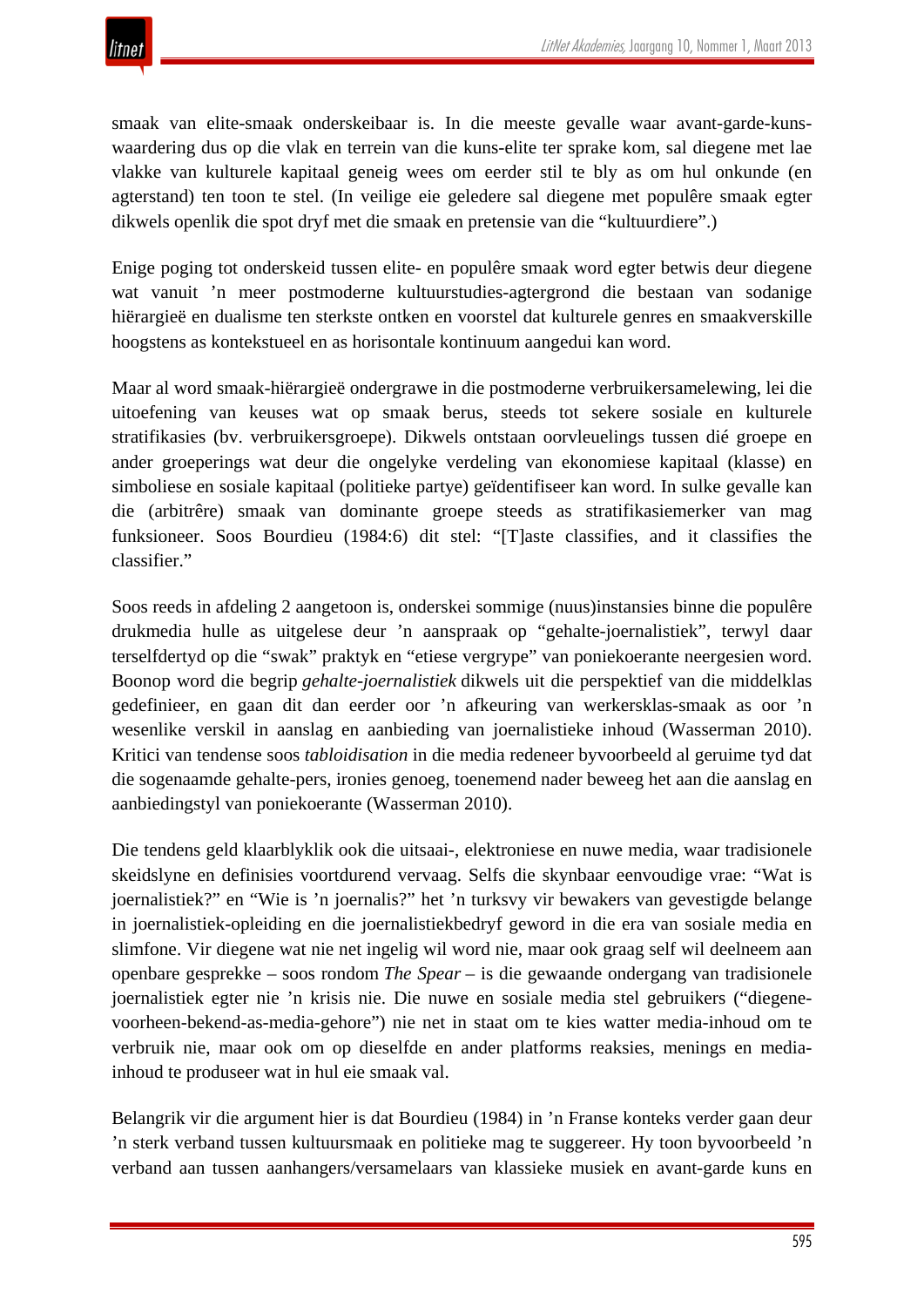

magshebbers in die politieke en ekonomiese velde in Frankryk in die tweede helfte van die vorige eeu. Politieke heerskappy is volgens Bourdieu nóú verbind aan ekonomiese mag, en daardeur dan ook aan kulturele mag (insluitend smaak).

Maar in Suid-Afrika was dit die (politieke) heersersklas (die ANC/Cosatu/SAKP-alliansie) wat in die eerste plek teen die *Spear*-kunswerk standpunt ingeneem het. Hier was daar dus, wat *The Spear* betref, op die oog af 'n diskonneksie tussen die ("nuwe") politieke en ("ou") kulturele elite.

Ook dié onderskeid is egter waarskynlik veels te eenvoudig, want verskeie, dikwels kompeterende, elite-groepe is aanduibaar in Suid-Afrika sedert 1994. Verskillende individue en groeperings, insluitend die regering, staat, politici en burgerlike instansies, sakelui, werkers en vakbonde, ding met mekaar op verskillende terreine en vlakke om politieke, ekonomiese, kulturele en sosiale mag mee. Van die strydlyne loop soms steeds langs tradisionele ras- en etniese verdelings af, maar soos die swart aandeel aan die neoliberale kapitalistiese ekonomie toeneem, vervaag die duidelike tradisionele grense tussen magsgroepe verder. Die politieke en ekonomiese heersersklas ("veld van mag", volgens Bourdieu) in Suid-Afrika kan dus as 'n gefragmenteerde, diffuse, dinamiese en dikwels opportunistiese vennootskap van verskillende belangegroepe beskou word. Gegewe die problematiek om 'n Suid-Afrikaanse heersersklas duidelik te identifiseer, is Bourdieu se argument van 'n direkte skakel tussen die smaak van die heersende elite en die (klasse-) struktuur van die samelewing dus hier minder nuttig.

Bourdieu se teorie oor die verband tussen kulturele smaak en mag moet in Suid-Afrika in die konteks van die geskiedenis van imperialisme, kolonialisme en apartheid geproblematiseer word. Die koloniale en apartheid-mentaliteit oor kuns en kultuur het op 'n eenvoudige (valse) dualisme berus: aan die een kant was daar Eurosentries/uitheems/elite-/gehalte- en aan die ander kant Afrosentries/inheems/populêr/minderwaardig. Dit beteken nie dat alle sogenaamde Eurosentriese kunsvorme – soos popmusiek en films – as elite-kuns binne die Eurosentriese tradisie beskou is nie; net dat ook Westerse popmusiek hoër as inheemse Afrika-musiek op die smaakhiërargie was.

Sogenaamde Afrika-kuns en swart kunstenaars is byvoorbeeld gedurende die hoogbloei van apartheid – toe Afrikaner-kunstenaars vereer en bevorder is (onder meer deur staatsopdragte) – grootliks deur die establishment geïgnoreer. Sedertdien het die wit kuns-establishment toenemend probeer om "inheemse" kunstenaars en kuns te inkorporeer – en in sommige gevalle omgekeerde diskriminasie toegepas om die kulturele en ekonomiese kapitaal van "swart" kuns te verhoog. Dit is egter 'n ope vraag in watter mate die subveld van avant-garde kuns getransformeer is sedert apartheid. Die *Spear*-geval wys dat oomblikke van krisis dikwels steeds lei tot die (her)aktivering van tradisionele skeidslyne.

Miskien is dit eerder 'n geval van dat die tradisionele skeidslyne nooit heeltemal weg was nie. Die nuwe politieke elite ná 1994 probeer ook om die toon aan te gee in debatte oor smaak, ironies genoeg deur die koloniale dualisme in stand te hou (maar met 'n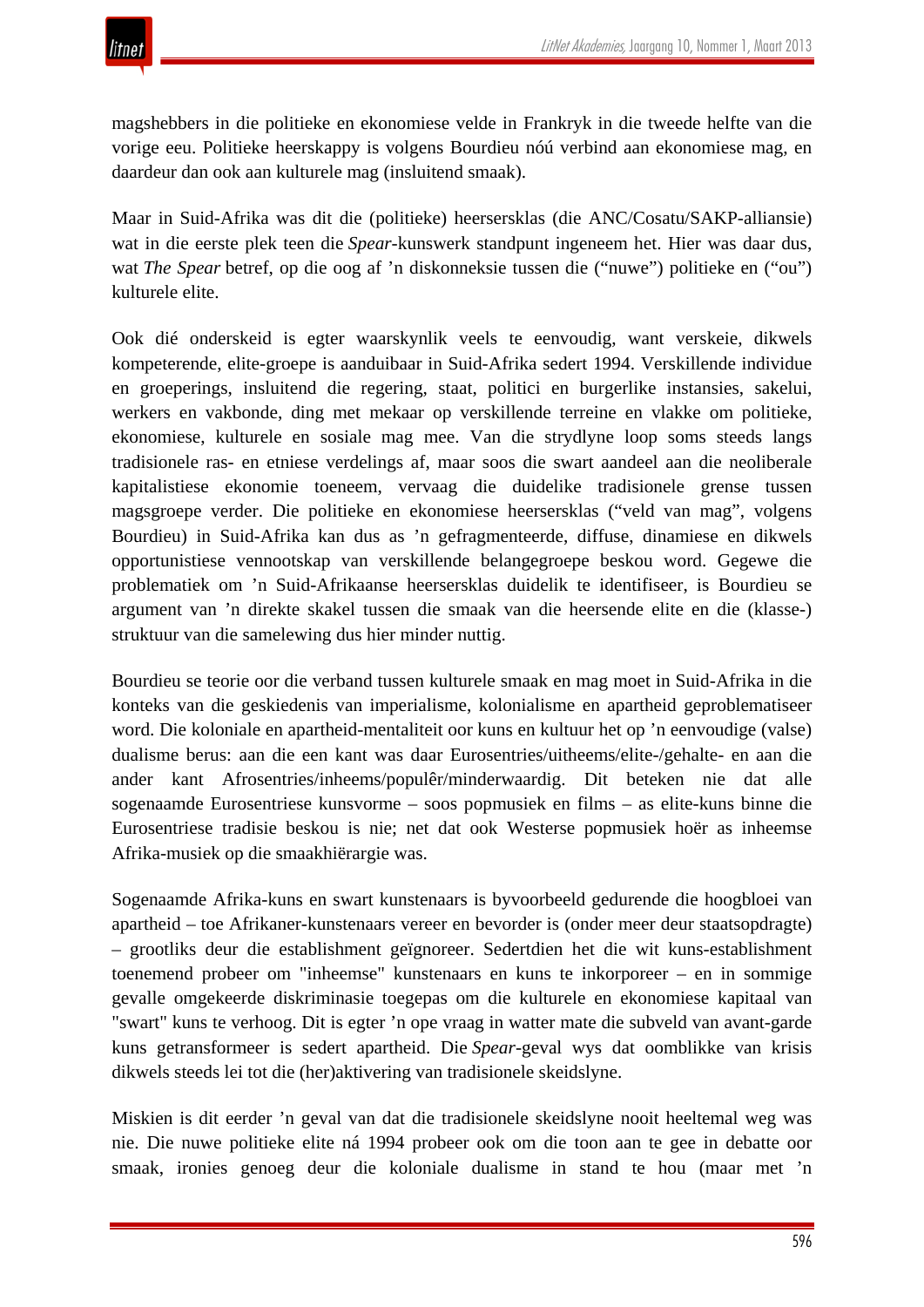teenoorgestelde politieke doelwit in gedagte). Die diskoers van die Afrika-Renaissance, wat 'n sentrale tema veral tydens pres. Thabo Mbeki se termyn (1999-2008) was, het onder meer op dié simplistiese verdeling staatgemaak. 'n Eenvoudige voorbeeld is dat jazz-musiek gedurende apartheid min blootstelling in die amptelike openbare sfeer (insluitend hoofstroom-media) geniet het, maar dat die gewildheid van jazz onder talle magshebbers in die "nuwe" Suid-Afrika tot institusionele ondersteuning en die openbare opbloei van die genre gelei het.

Amper twee dekades ná die einde van apartheid is die Euro- en Afrosentriese dualisme dus steeds vaardig in diskoerse en praktyke, nieteenstaande die feit dat dié simplistiese uitkyk deur postkoloniale beskouings van onder meer "hibriditeit" (Said 1994) gekompliseer (behoort te) word. Met ander woorde, die interaksie tussen setlaar- en inheemsekultuurgroepe gedurende die koloniale tydperk het albei onherroeplik beïnvloed en verander. Inderwaarheid, so lui die argument, is enige poging of oproep tot 'n prekoloniale essensialisme aan die kant van (voorheen) gekolonialiseerdes 'n onbegonne taak en dikwels gevaarlike politieke strategie, aldus Said. Die ander kant van die muntstuk is dat die nageslagte van setlaargemeenskappe dikwels 'n imperiale ingesteldheid (Said 1994) behou, waarin die inheemse tradisies, praktyke en artifakte as minderwaardig geag word.

Interessant genoeg het sommige kritici van *The Spear* hulle op soortgelyke manier op Afrikaessensialisme beroep deur aan te voer dat die uitbeelding van naaktheid besonder aanstootlik is in "Afrika"-kultuur (sien bv. die reaksie van Enoch Mthembu, segsman vir die Nazereth Baptist Church, soos gerapporteer deur May en Nagel 2012). Op sy beurt is die gevestigde veld van kulturele produksie dikwels skuldig daaraan om "Afrika"-kultuur te stereotipeer, dikwels om kommersiële redes, en/of om "Westerse" waardes, tegnieke en artifakte as die verhewe norm te sien waarna almal moet aspireer om aanvaar te word. Aanduidings van hierdie soort genaturaliseerde kultuursnobisme is ook in diskoerse rondom die *Spear*kunswerk aantoonbaar, byvoorbeeld in sentimente soos dié van Liza Esser, eienaar van die Goodman-galery, dat 'n "uneducated audience" (Dubin 2012) deur hul politieke leiers opgesweep is om teen haar galery en die kunswerk te betoog.

Dus, ondanks die werklike verskynsel van wedersydse beïnvloeding en kulturele hibriditeit gedurende kolonialisasie en apartheid, is 'n sekere geïdealiseerde, essensiële beskouing van uniek Eurosentriese/uitheemse versus Afrosentriese/inheemse kultuur sedert 1994 deur belangegroepe lewend gehou wanneer daar om mag op verskeie gebiede meegeding is. Interpretasies wat die *Spear*-konflik tot 'n swart/wit- of Afrika-kommunale/Westers-liberale dualiteit in kultuur en wêreldbeskouing gereduseer het, word in 'n mate weerspreek deurdat konserwatiewe morele besware teen die uitbeelding van naaktheid in die kunswerk oor "rasse"-grense heen in die populêre media uitgespreek is. Tog het voortdurende politieke polarisasie tussen wit en swart waarskynlik 'n rol gespeel daarin dat voor- en teenstanders van pres. Zuma en sy regerende party die insident opportunisties aangegryp het.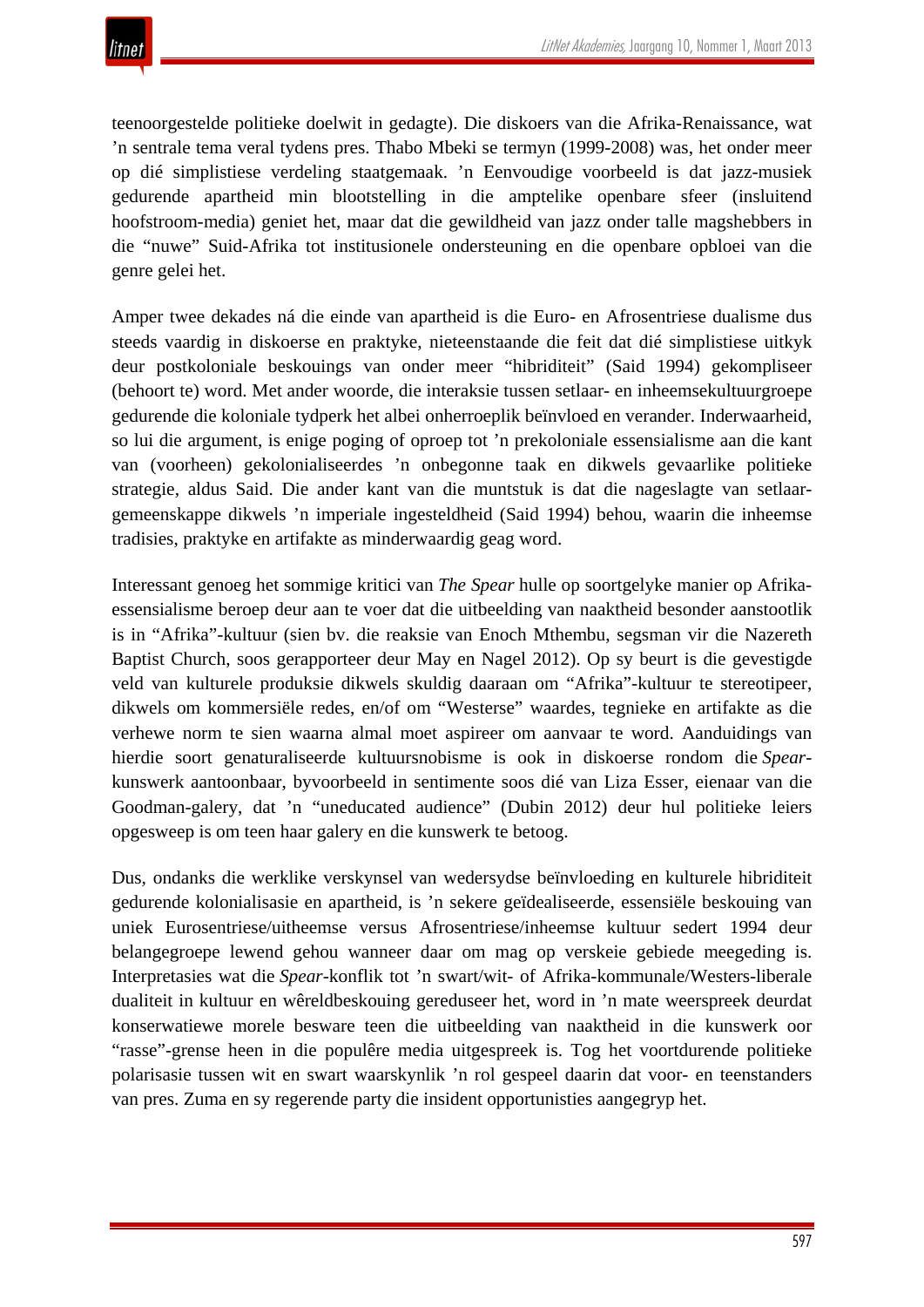### **5. Ten slotte: die media en kunste as spies van die nasie**

Tans staar die media en die kunste talle uitdagings van binne en buite die veld van kulturele produksie in die gesig. Kunsjoernalistiek en die avant-garde kunste is na die kantlyn verskuif ná 1994, wat ironies genoeg 'n aanduiding is dat die samelewing "genormaliseer" het (Botma 2011, MMP 2006). Benewens 'n verlies aan politieke invloed en mag vir die kunste het die hoofstroom populêre media aan die een kant na bewering kultureel "vervlak" onder kommersiële druk en aan die ander kant ontpop as nie-amptelike "opposisie" van die ANCregeringsalliansie om die samelewing te transformeer/ "Afrikaniseer" (of so beweer sommige kritici in elk geval). Dit is dus allermins vreemd dat beide die ("Eurosentriese") media en kunste ook in die *Spear*-geval van vyandigheid teenoor "Afrika"-kultuur beskuldig is. Dié toedrag van sake maak dit moeilik vir die kunste en media om 'n opbouende rol te speel, maar nietemin is daar steeds positiewe tendense aanduibaar.

Eerstens was die populêre media uiteraard daarvoor verantwoordelik dat die bestaan van kunswerke soos *The Spear* wêreldkundig geword het. Soos verreweg die meeste ander artifakte in die beperkende medium van verf op doek sou hierdie skildery waarskynlik lank in betreklike onbekendheid in die Goodman-galery kon bly hang het as dit nie was dat berigte en besprekings daaroor en afdrukke daarvan in koerante en op die radio en webblaaie verskyn het nie. Bloot funksionalisties het Murray se *The Spear* ook sy werk as avant-garde kunswerk gedoen deur die bestaande orde uit te daag en tot wye gesprek oor verskillende grense heen te lei. Die feit dat die kunswerk gesensureer/beskadig en deur talle belanghebbendes ongewens verklaar is, en dat van die andersdenkende belangegroepe onder sensuurdruk geswig het, beteken nie noodwendig dat die openbare sfeer onherroeplik ingekrimp het of dat vryheid van spraak en die demokrasie permanent geskaad is nie.

Levine (2007:36–73) haal talle voorbeelde aan van kunswerke wat aanvanklik verbied en gesensureer is, maar dan later tot die openbare sfeer toegelaat is. Soms word sulke kunswerke selfs retrospektief gehuldig as "baanbrekers wat hul tyd vooruit was". Nie net verander "smaak" nie, maar 'n verandering in politieke en sosiale konteks lei ook dikwels tot ander interpretasies. Indien Zuma nie meer president is nie, sal *The Spear* waarskynlik heel anders geïnterpreteer word.

Maar is agterna-erkenning van avant-garde kuns enigsins waardevol? Is die stryd nie klaar verlore wanneer die avant-garde terugdeins voor of teruggedruk word deur die bestaande orde nie?

Die antwoord is 'n besliste nee.

Dit is reeds opvallend dat kort ná die *Spear*-insident 'n ander kunstenaar, Ayanda Mabulu, Zuma ook naak uitgebeeld het in 'n skildery, *Umshini Wam* (*Weapon of Mass Destruction*), wat in die AVA-kunsgalery in Kaapstad tentoongestel is as deel van die versameling *Our Fathers* (Times Live 2012*)*. Alhoewel die ANC aanvanklik ook sterk afkeurend daarop gereageer het (Bauer 2012), het dié skildery nie eers naastenby tot dieselfde debat of vlak van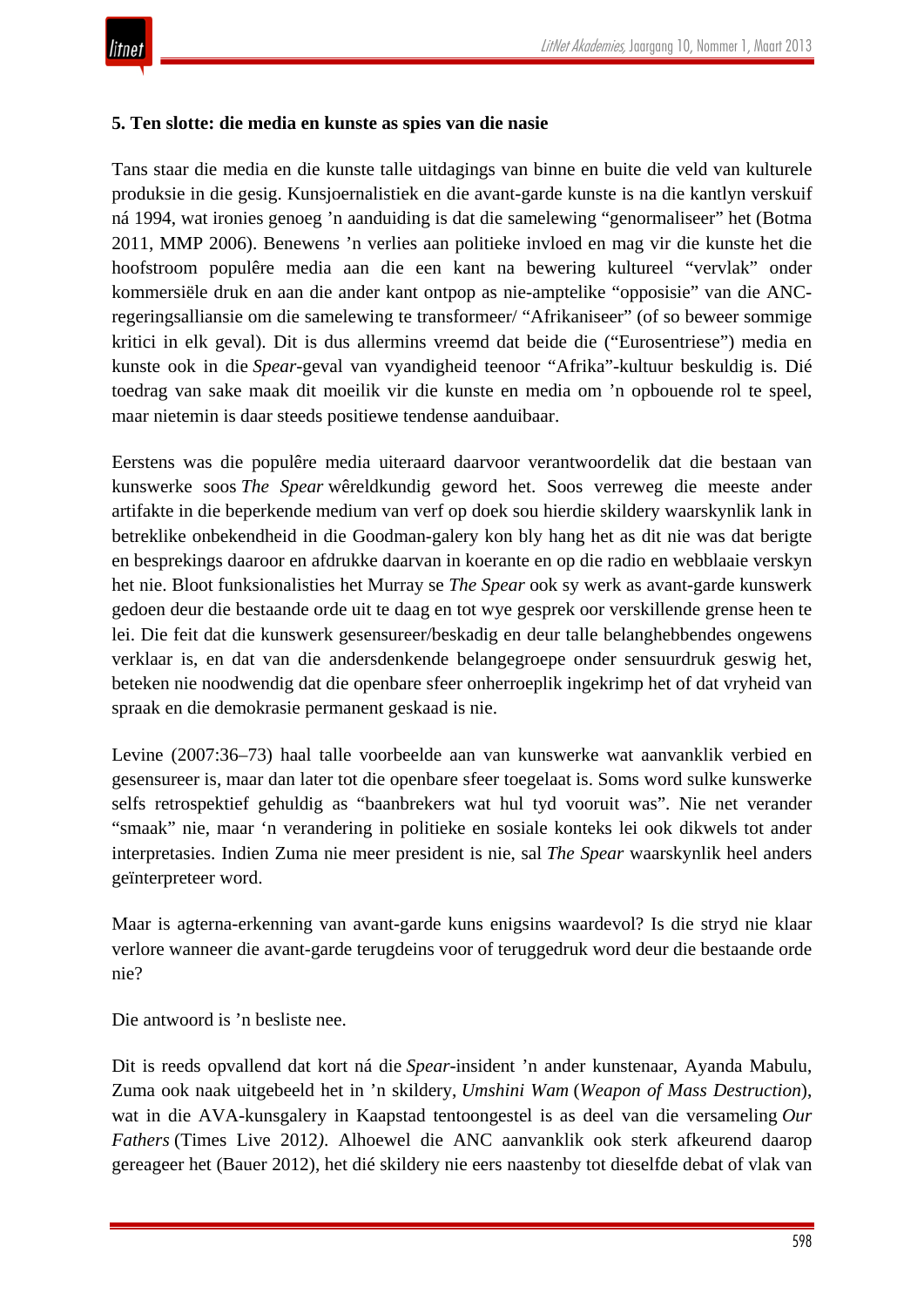mobilisasie in die openbare sfeer gelei nie. Dit is moontlik dat van die redes vir die gebrek aan reaksie op *Umshini Wam* by van die opvallende verskille tussen die twee kunstenaars en kunswerke gesoek kan word, soos byvoorbeeld dat Mabuka swart is en Zuma in tradisionele Zoeloe-drag en -aksie uitgebeeld het, terwyl sy kritiek teen Zuma volgens hom eerbiedwaardig aan 'n ouere gerig is (Times Live 2012). Volgens Mabuka het hy Zuma nie as onbesnyd uitgebeeld nie, wat aandui dat hy met 'n man praat en nie 'n seun nie (Times Live 2012).

Ander politieke en kulturele nuanses kon dus wel 'n rol gespeel het in die "kalmer" ontvangs van *Umshini Wam*. <sup>11</sup> Maar met die teoretiese raamwerk van hierdie artikel in gedagte kan mens ook aanvoer dat Murray se *The Spear* alreeds die grense van die openbare sfeer in 'n mate verskuif het. *The Spear* en van sy ondersteuners mag wel in 'n sin die kortstondige slagoffers van 'n spesifieke stryd gewees het, maar die oorlog in geheel is (nog) nie verloor nie.

Die punt, volgens Levine (2007:21), is dat wyd-gemedieerde kultuur-insidente (soos dié rondom *The Spear* in ons geval) in die eerste plek aandui waar die grense van populêre mening en smaak lê. Die bestaande grense word uitgedaag, en al word die populêre mening en smaak herbevestig in die proses (en die kunswerk ongewens verklaar), is finale diskursiewe sluiting nie moontlik in 'n funksionele demokrasie met relatiewe mediavryheid en vryheid van spraak nie. In en deur die populêre media, waar verskillende groeperings voortdurend in stryd met mekaar is oor wat polities, ekonomies, sosiaal en kultureel aanvaarbaar is, is 'n mate van konsensus en stabiliteit nodig – 'n openbare sfeer. Maar selfs net tydelike konsensus en stabiliteit beteken dat magsprosesse van in- en uitsluiting nodig is. Tradisioneel is die geleidelike uitsluiting van alternatiewe menings wat te ver van die konsensus afwyk, as die grootste gevaar vir 'n vrye openbare sfeer gesien. Noelle-Neumann (1984) het die proses die "spiraal van stilte genoem" wanneer groeiende konsensus algaande tot stilswye onder andersdenkendes lei.

Veral in die tradisionele massamedia, soos koerante, radio en televisie, is so 'n proses moontlik nog aantoonbaar, maar die internet en sosiale media het die teorie aansienlik geproblematiseer. Alternatiewe stemme kan naamlik op verskeie aanlyn platforms gesien en gehoor word, en figureer ook as soms skerp kritiese (ook kru en kras) kommentators op die inhoud van webwerwe van die tradisionele media (binne die perke van plaaslike en nasionale sensuur-regulasies). In dié konteks is die beskadiging en vernietiging van die oorspronklike *Spear*-kunswerk eintlik irrelevant, want afdrukke daarvan is in talle databasisse, argiewe en geheues vasgelê. Benjamin (2009:5) was dalk om 'n ander rede bly dat die "aura" van die "outentieke" kunswerk en kunstenaar deur die "meganiese reproduksie" van beelde vernietig is – omdat dit demokratiese gelykstelling ten koste van elitisme en eksklusiwiteit bevorder het – maar die uitwerking is soortgelyk: die tirannie van staat- of populêre sensuur is moeiliker afdwingbaar in die digitale internet-era.

Eerder as dat die eietydse openbare sfeer dus gekenmerk word deur 'n spiraal van stilte, of konsensus en stabiliteit, soos Habermas (1989) dit teoretiseer, realiseer die ontwikkeling van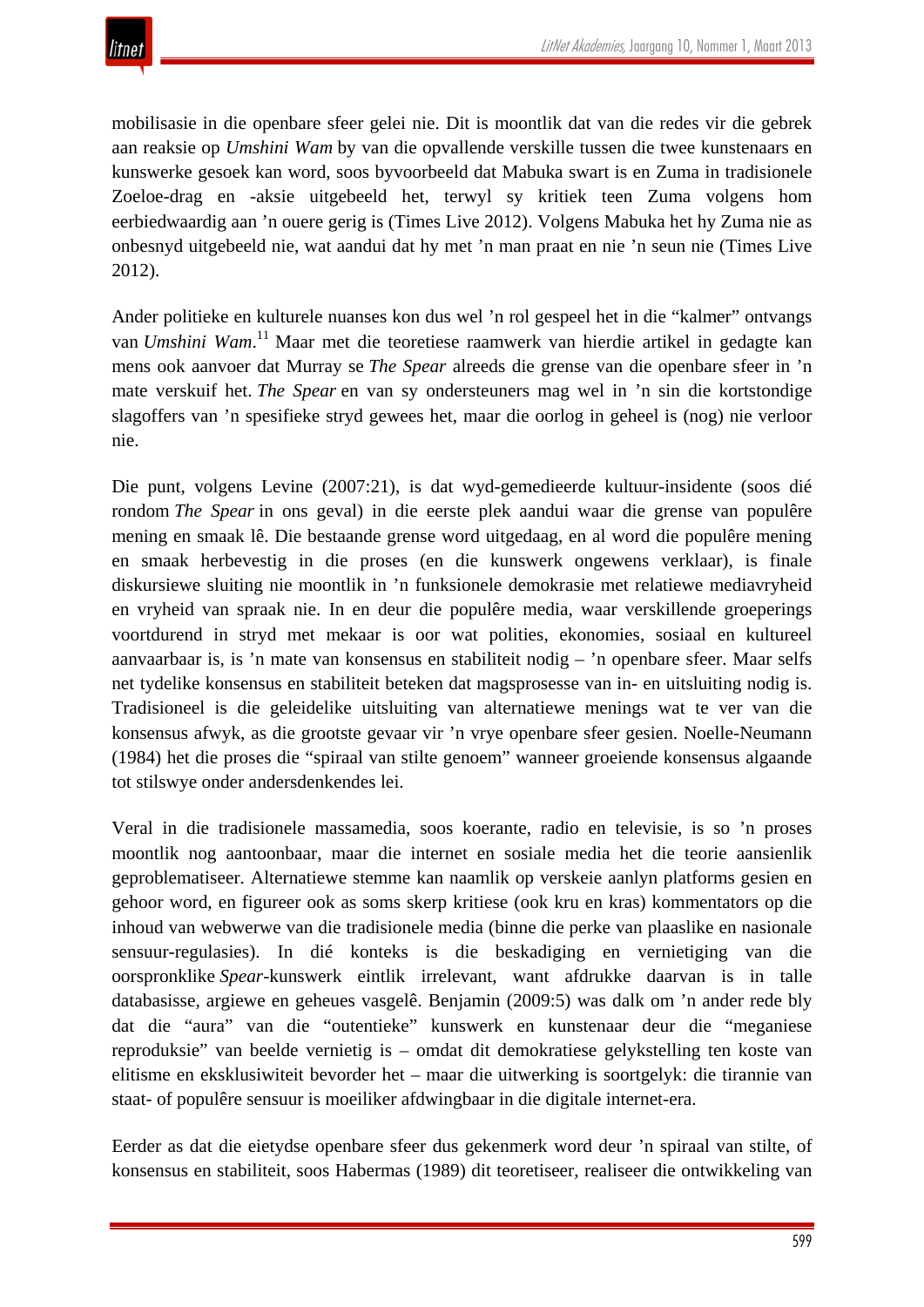

die internet en sosiale media dalk eerder Mouffe (2005) se idee van 'n robuuste openbare sfeer. Suid-Afrika se lang geskiedenis van polarisasie op grond van ras en etniese groeperings maak dit egter moeilik om (tans al) van een openbare sfeer te praat. Ten beste, indien openbare-sfeer-teorie enigsins waardevol geag word, het Suid-Afrika waarskynlik dan 'n aantal parallelle openbare sfere wat wel soms in 'n mindere en meerdere mate kan oorvleuel.

Dit is 'n ope vraag of die interaksie en konflik rondom *The Spear* 'n mate van oorvleueling in verskillende openbare sfere in Suid-Afrika verteenwoordig het. Levine (2007) se argument is in 'n Amerikaanse konteks geformuleer en Suid-Afrika verskil opsigtelik op soveel vlakke van Amerika, wat byvoorbeeld (miskien dikwels oorvereenvoudig) as veel meer homogeen op politieke en kulturele gebied gesien word. Tog wys die *Spear*-insident die voordeel vir die openbare sfeer/sfere in Suid-Afrika wanneer die teenoorgestelde subvelde in die veld van kulturele produksie met mekaar "praat".

Bostaande bespreking lyk na 'n geweldige las om op *The Spear* te laai – en hierdie artikel voer nie aan dat hierdie enkele kunswerk só 'n beslissende rol gespeel het nie. Dié perspektief help egter om die debat verder te neem, verby argumente oor die meriete en moraliteit van die kunswerk aan die een kant, en die regte en waardes van die betrokkenes aan die ander kant. Miskien was die *Spear*-insident 'n voorbeeld van hoe 'n toekomstige inklusiewe en lewendige openbare sfeer – waarin avant-garde kuns en die populêre media 'n sentrale rol speel – in 'n demokratiese Suid-Afrika kan/gaan lyk. Dat dit vir baie 'n onthutsende en selfs skrikwekkende blik was, moet ons nie daarvan weerhou om in die rigting daarvan te werk nie.

#### **Bibliografie**

Anderson, B. 1983. *Imagined communities: Reflections on the origin and spread of nationalism*. Londen: Verso.

Artist Biography. 2012. Brett Murray-webwerf. http://www.brettmurray.co.za/biography (19 September 2012 geraadpleeg).

Bauer, N. 2012. "Abuse of the arts": ANC bristles at new Zuma painting. *Mail & Guardian*aanlyn. http://mg.co.za/article/2012-08-28-abuse-of-the-arts-anc-bristles-at-umshini-wam (8 Oktober 2012 geraadpleeg).

Benson, R. en E. Neveu. 2005. Introduction: Field theory as a work in progress. In Benson en Neveu (reds.) 2005.

Benson, R. en E. Neveu (reds.). 2005. *Bourdieu and the journalistic field*. Cambridge: Polity Press.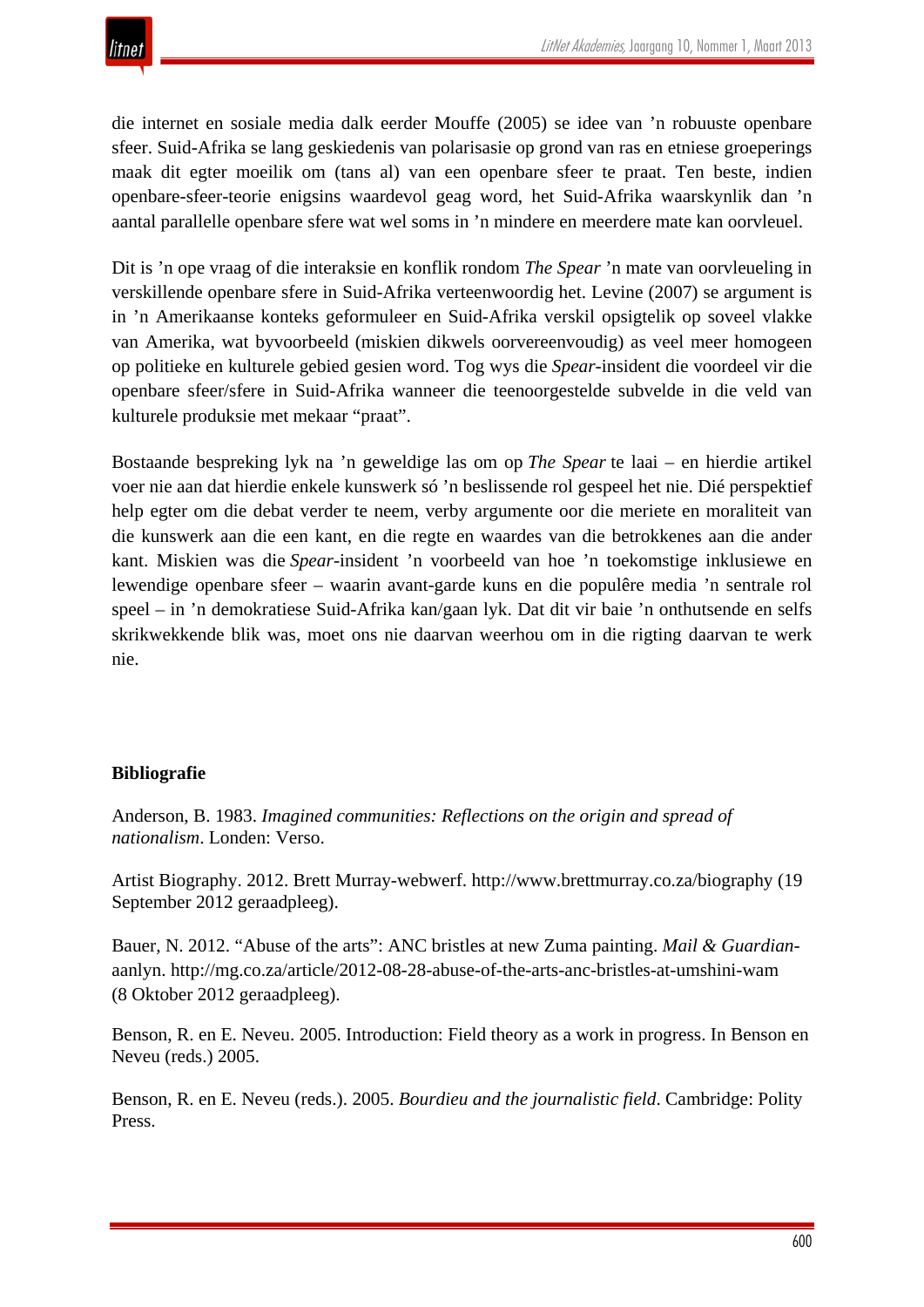

Benjamin, W. 2009. *The work of art in the age of mechanical reproduction*. New York: Classic Books America.

Blignaut, C. 2012. R136 000 for Zuma's jewels. *City Press.* http://www.brettmurray.co.za/the-spear-press/13-may-2012-city-press (11 September 2012 geraadpleeg).

Botha, D. 1991. Protes op verhoog teen apartheid deesdae flou. *Die Burger*, 3 Desember, bl. 10.

Botma, G.J. 2011. Manufacturing cultural capital: Arts journalism at *Die Burger* (1990- 1999). Ongepubliseerde PhD-proefskrif. Departement van Joernalistiek, Universiteit Stellenbosch.

Bourdieu, P. 2003. *Firing back: Against the tyranny of the market*. Londen: Verso.

—. 1998a. *Practical reason: On the theory of action*. Cambridge: Polity Press.

—. 1998b. *On television*. Vertaal deur P. Parkhurst Ferguson. New York: The New Press.

—. 1993. *The field of cultural production: Essays on art and literature*. Cambridge: Polity Press.

—. 1984. *Distinction: A social critique of the judgement of taste*. Vertaal deur R. Nice. Cambridge, MA: Harvard University Press.

Burbidge, M. 2012. Gallery refuses to remove "spear of the nation" artwork. *Mail & Guardian SA*. http://www.brettmurray.co.za/the-spear-press/17-may-2012-mail-andguardian-sa (11 September 2012 geraadpleeg).

De Vos, P. 2012. *The Spear* asks many questions, also about our view of human dignity. Constitutionally Speaking. http://constitutionallyspeaking.co.za/2012/05 (11 September 2012 geraadpleeg).

Dubin, S. 2012. Interview with gallery owner Liza Essers. *Art in America*. http://www.brettmurray.co.za/the-spear-press/5-june-2012-art-in-americainterview-with-gallery-owner-liza-essers (17 Januarie 2013 geraadpleeg).

Entman, R.M. 1993. Framing: Towards clarification of a fractured paradigm. *Journal of Communication*, 43(4):51–8.

Foxnews. 2012. S. Africa's ANC fumes over art ridiculing president. http://www.brettmurray.co.za/the-spear-press/17-may-2012-foxnewscom (11 September 2012 geraadpleeg).

Fourie, P.J. 2007. *Media studies: Media history, media and society*. 2de uitgawe. Kaapstad: Juta.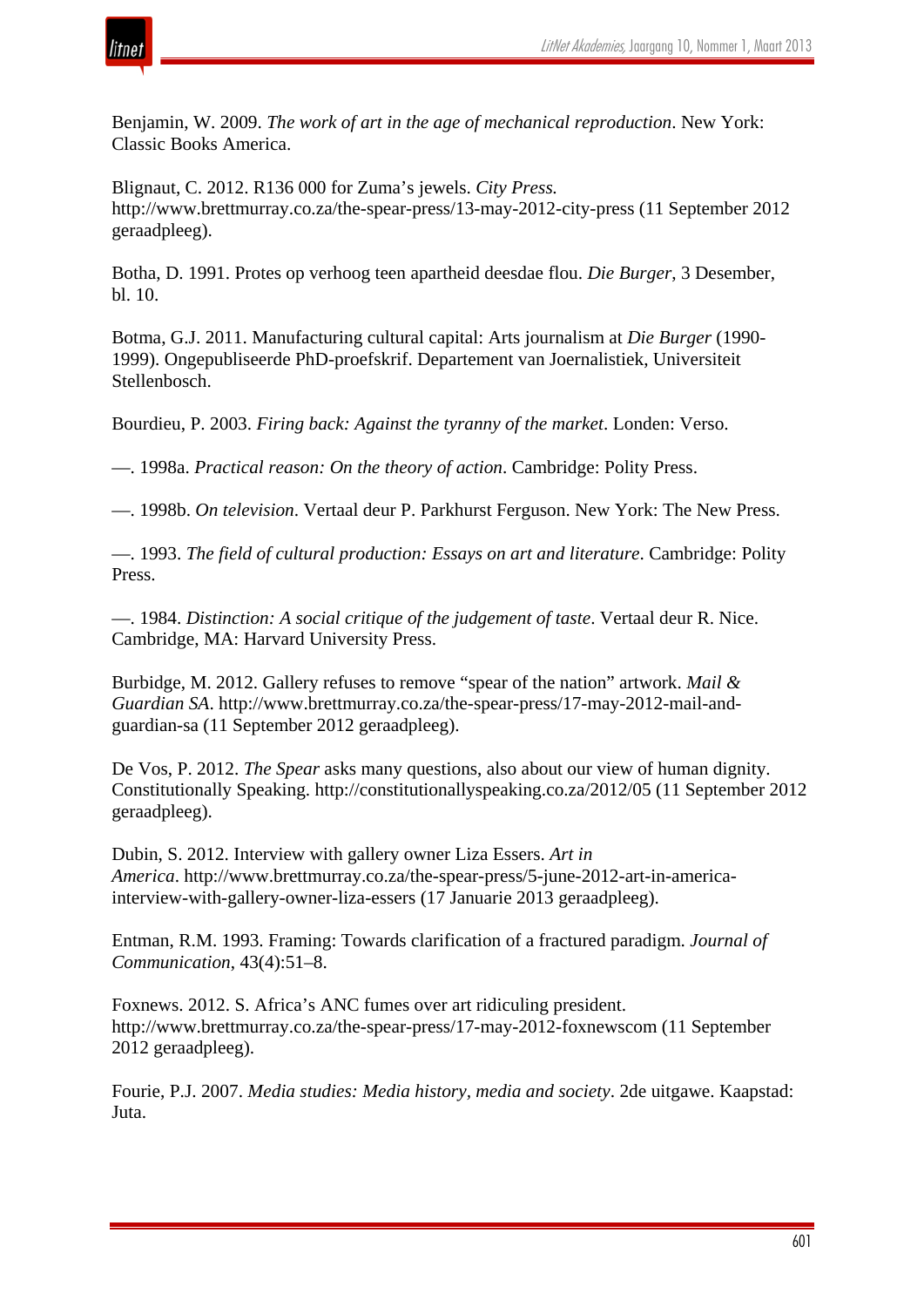

Grootes, S. 2012. Newspaper stands firm on Zuma portrait. *Eyewitness News*. http://www.brettmurray.co.za/the-spear-press/18-may-2012-eyewitness-news (11 September 2012 geraadpleeg).

Güles, N. 2012. Zuma plays the culture card*. City Press*. http://www.brettmurray.co.za/thespear-press/24-may-2012-city-press (11 September 2012 geraadpleeg).

Habermas, J. 1989 [1962]. *The structural transfomation of the public sphere.* Vertaal deur T. Burger en F. Lawrence. Cambridge, MA: MIT Press.

Hartley, J. 2012. *Digital futures for cultural and media studies*. Oxford: Wiley-Blackwell.

Hauman, S. 2012. Satire suksesvol gevier by poësie-aand. Stellenbosch University Journalism-webblad. http://www0.sun.ac.za/studentjournalism/2012/09/satire-suksesvolgevier-by-poesie-aand (11 September 2012 geraadpleeg).

I'm no racist. 2012. Artist Brett Murray's Affidavit. http://www.brettmurray.co.za/the-spearpress/25-may-2012-the-times-sa-brett-murrays-affidavit (19 September 2012 geraadpleeg).

IOL News. 2012. "We were viciously played". http://www.brettmurray.co.za/the-spearpress/14-august-2012-iolnews-we-were-viciously-played (11 September 2012 geraadpleeg).

Levine, C. 2007. *Provoking democracy: Why we need the arts*. Oxford: Blackwell.

Luhmann, N. 2002. *Theories of distinction. Redescribing the descriptions of modernity*. Stanford, Kalifornië: Stanford University Press.

May, J. en A. Nagel. 2012. "Ban *The Spear*, stone its maker". *Times Live*. http://www.timeslive.co.za/politics/2012/05/22/ban-the-spear-stone-its-maker (17 Januarie 2013 geraadpleeg).

McQuail, D. 2010. *Mass communication theory*. 6de uitgawe. Londen: Sage.

MMP (Media Monitoring Project). 2006. Hisses and whistles: A baseline study into arts coverage in the South African media. Ongepubliseerde navorsingsverslag. Open Media en Basa.

Mouffe, C. 2005. *On the political*. New York: Routledge.

Mthembu, J. 2012. ANC outraged by Brett Murray's depiction of President Jacob Zuma.

ANC-persverklaring. http://www.brettmurray.co.za/the-spear-press/17-may-2012-anc-pressrelease-intentions-to-sue (11 September 2012 geraadpleeg).

Murray. B. s.j. Kunstenaarswebwerf. http://www.brettmurray.co.za/work (11 Oktober 2012 geraadpleeg).

Noelle-Neumann, E. 1984. *The spiral of silence. A theory of public opinion – Our social skin.* Chicago: University of Chicago Press.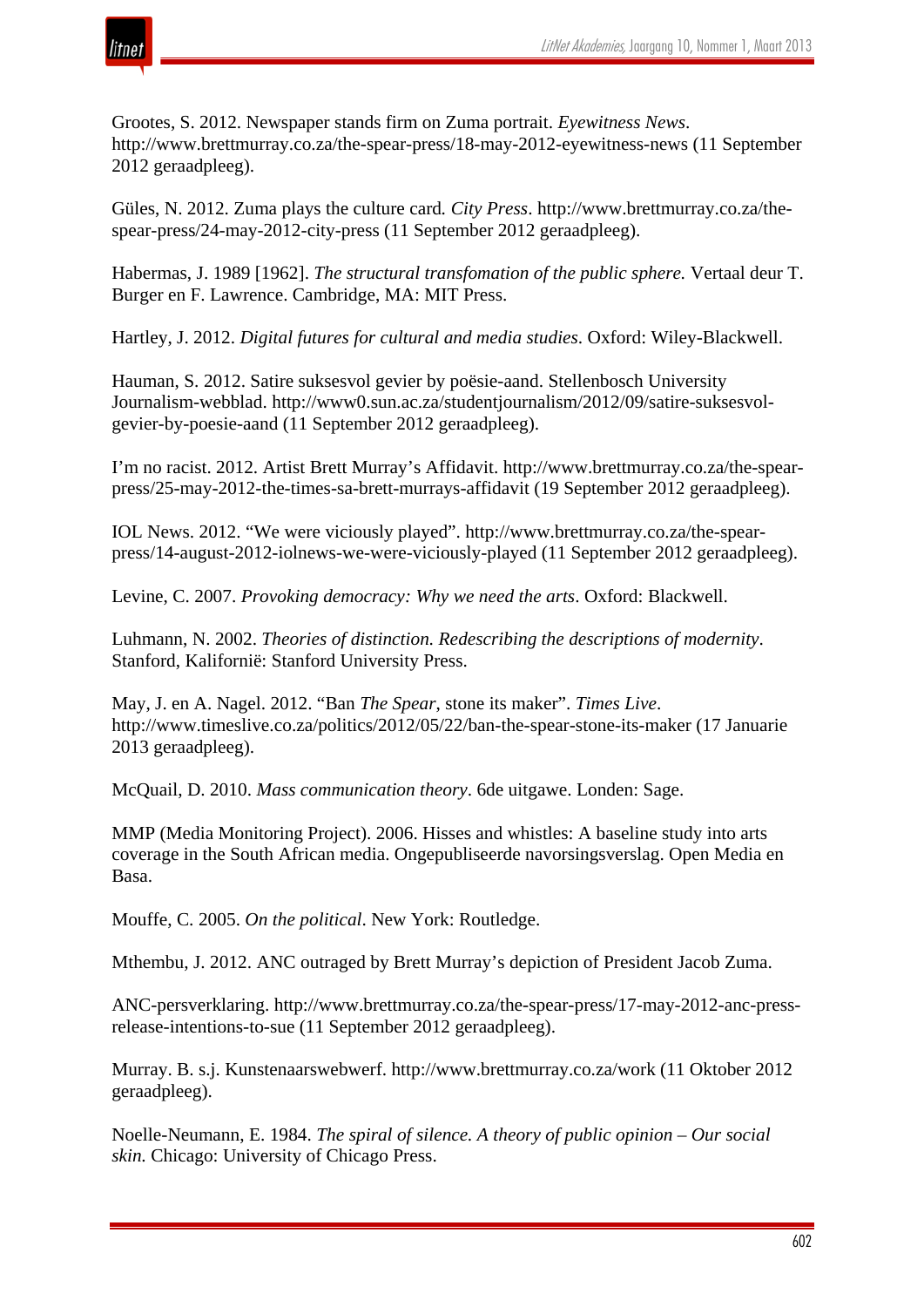

Polgreen, L. 2012. Amid uproar, graphic painting of South African president is removed from gallery. *New York Times*. http://www.brettmurray.co.za/the-spear-press/31-may-2012-newyork-times-work-removed-from-gallery (11 September 2012 geraadpleeg).

Said, E.W. 1994. *Culture and imperialism*. Londen: Vintage.

Smuts, D. 2012. *The Spear* and the descent into censorship. DA-persverklaring. http://www.brettmurray.co.za/the-spear-press/22-may-2012-da-press-release (11 September 2012 geraadpleeg).

Times Live. 2012. Another painting of President Jacob Zuma with his private parts exposed went on display at the AVA Gallery in Cape Town on Monday night, according to a report. http://www.timeslive.co.za/politics/2012/08/28/another-painting-with-zuma-s-genitals-ondisplay-report (8 Oktober 2012 geraadpleeg).

Wasserman, H. 2010. *Tabloid journalism in South Africa*. Bloomington: Indiana University Press.

York, G. 2012. South Africa's Jacob Zuma plays victim over "genitalia" painting. *The Globe and Mail Canada.* http://www.brettmurray.co.za/the-spear-press/23-may-2012-the-globeand-mail-canada (11 September 2012 geraadpleeg).

Zapiro, 2012. *The Spear* to be raised at social cohesion summit. http://www.zapiro.com/Cartoons/m\_120705mg.jpg (11 September 2012 geraadpleeg).

### **Eindnotas**

<sup>1</sup> Zuma is 'n tradisionele Zoeloe-poligamis wat in 2006 vrygespreek is op 'n aanklag dat hy 'n familievriendin verkrag het. Gedurende die hofsaak het Zuma die omstrede uitlating gemaak dat hy (met haar instemming) onbeskermde seks met die klaagster gehad het – wel wetende dat sy MIV-positief is – maar dat hy daarna gestort het om hom teen die risiko van infeksie te beskerm.

<sup>2</sup> Die feit dat die *Spear*-sage van die begin af deur regstreekse konflik tussen *City Press* en die ANC gekenmerk is, is veelseggend, aangesien dit 'n Sondagkoerant is wat tradisioneel op 'n middelklas swart leserskap gemik is, met 'n swart ("Indiër" in ou apartheidsterme) redakteur, Ferial Haffajee. Dus is dit 'n voorbeeld van kritiek op die ANC vanuit swart geledere. (Dankie aan 'n anonieme keurder vir dié insig en bewoording.)

<sup>3</sup> Besinning oor hierdie vrae is belangrik vir enigiemand wat die konstitusionele demokrasie in Suid-Afrika op die hart dra, maar hierdie artikel is veral gerig op sodanige kuns- en mediawerkers en ontleders en kommentators op hierdie verwante terreine. Die feit dat die teoretiese raamwerk van hierdie artikel oor 'n komplekse Suid-Afrikaanse fenomeen op 'n gedekontekstualiseerde Westerse (hoofsaaklik Amerikaanse en Franse) lees geskoei is, mag problematies wees. Tog is die teenargument dat juis hierdie "internasionale" raamwerk belangrike insigte belig wat juis in die dikwels parogiale Suid-Afrikaanse manifestasie van die *Spear*-debat onderbeklemtoon is. Dit moet egter beklemtoon word dat hierdie hoofsaaklik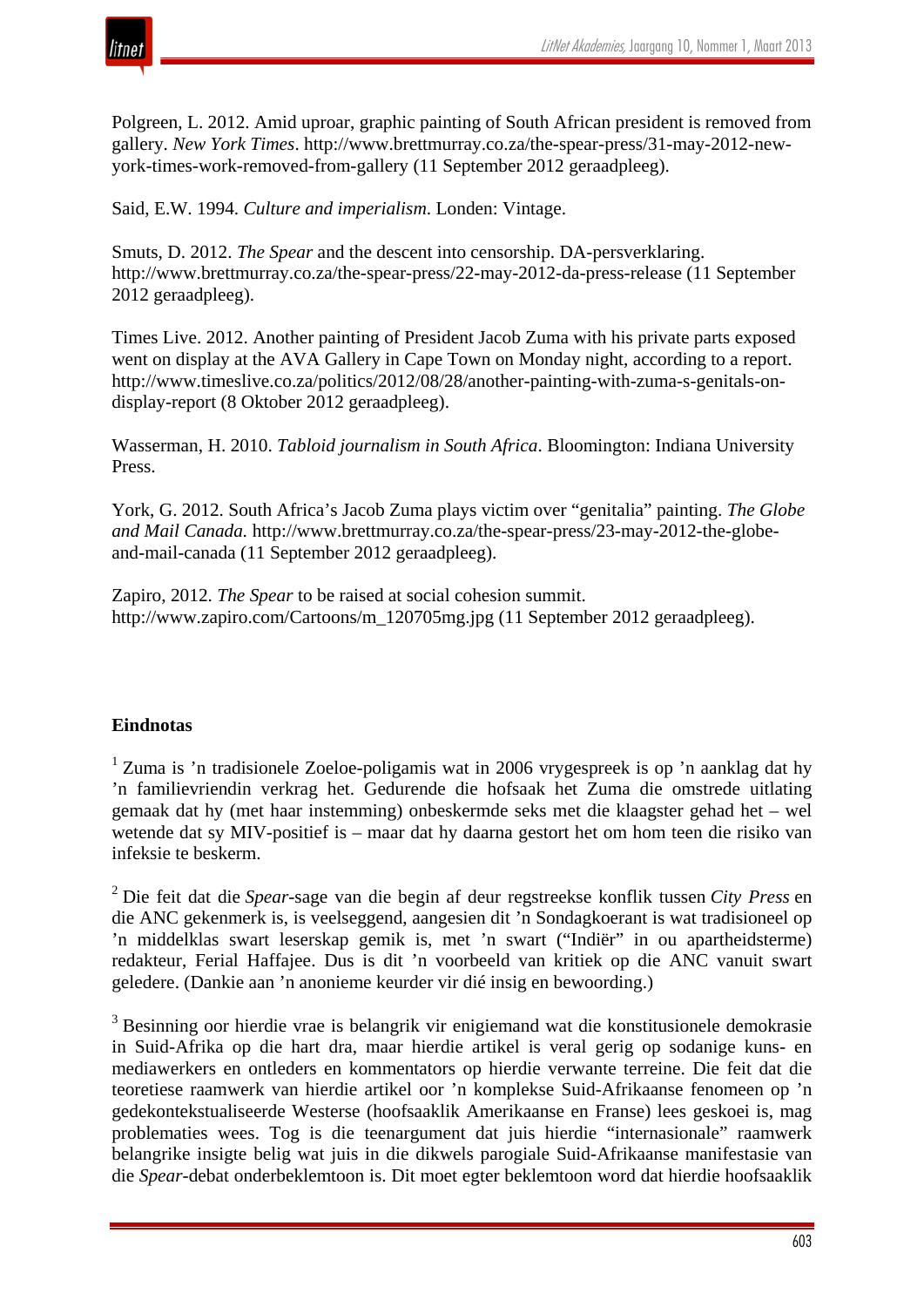

'n beskrywende artikel is wat nie voorgee om 'n bydrae tot teorie oor mag en kultuur of mediateorie as sodanig te maak nie, en ook nie 'n sistematiese Bourdieuaanse ontleding nie. (Dankie aan 'n anonieme keurder vir dié insig en bewoording van die laaste sin bo.)

<sup>4</sup> Bourdieu (1993:107) beskryf die historiese Franse avant-garde-kunstenaars ook as volg: "One group, situated at the vanguard, have no contemporaries with whom they exchange recognition (apart from other avant-garde producers), and therefore no audience, except in the future."

<sup>5</sup> Die opkoms van massamedia het tot die ontstaan van kommunikasienavorsing aan die begin van die 20ste eeu gelei, onder meer uit elitistiese vrese dat die ongekende verspreiding van populêre smaak, menings en voorkeure die samelewing negatief sou beïnvloed. In reaksie op die pessimisme van die Frankfurt-skool en ander massamedia-teoretici het denkers uit die kultuurstudie-tradisie in die tweede helfte van die 20ste eeu na vore getree as kampvegters vir die bevrydende rol van populêre mediaprodukte en kultuur (sien McQuail 2010 en Fourie 2007).

<sup>6</sup> Hoewel die SABC as openbare uitsaaier 'n openbare mandaat het wat dit van die kommersiële media (behoort te) onderskei, is die korporasie reeds geruime tyd vir omtrent 80% van sy inkomste van advertensie- en ander kommersiële opbrengste afhanklik (Fourie 2007).

<sup>7</sup> In 2012 het soms gewelddadige protes onder Moslems in verskeie Arabiese en Europese lande uitgebreek nadat die profeet Mohammed na bewering in 'n bedenklike Amerikaanse film belaster is. Die film mag moontlik in sommige kringe as avant-garde beskryf word, en die media het 'n groot rol gespeel om die bestaan en inhoud daarvan wêreldkundig te maak, nes in die *Spear*-geval. Die toets of sodanige protes deur Moslems bevorderlik was vir 'n konflikterende openbare sfeer (soos beskryf in hierdie artikel), lê eerstens daarin of dit binne demokratiese strukture geskied het. Tweedens moet vasgestel word waar die grense van die protesoptrede getrek is, met ander woorde of andersdenkendes se regte in 'n mate wel eerbiedig is.

<sup>8</sup> Dankie aan 'n anonieme keurder vir hierdie insig.

<sup>9</sup> Uit Murray se biografie op sy eie webwerf blyk dit dat hy gedurende apartheid vir die satiriese politieke kommentaar in sy kuns bekend geraak het (Artist Biography 2012). Murray het in 1989 'n meestersgraad (cum laude) in die skone kunste aan die Universiteit van Kaapstad behaal met die tesis "A group of satirical sculptures examining social and political paradoxes in the South African context" (Artist Biography 2012). In sy beëdigde verklaring voor die hof (I'm no racist 2012) vertel Murray dat hy as anti-apartheid-aktivis beginselbesware teen nasionale diensplig gehad het en meer as tien jaar lank studeer het om dit vry te spring. Daarna is hy "in self-opgelegde ballingskap" (I'm no racist 2012) na Londen, vanwaar hy teruggekeer het eers nadat die verbod op die ANC opgehef is (in 1990). Met die eerste inklusiewe demokratiese verkiesing in 1994 was hy aan die Universiteit Stellenbosch as kunsdosent werksaam, en hy het vir die ANC gestem (I'm no racist 2012). Sedertdien het Murray egter ontnugter geraak, omdat "die helde van die struggle nou korrup, magsbelustig en gierig voorkom" (I'm no racist 2012; my vertaling).

 $10$  Sistematiese inhoudsontleding aan die hand van raam-teorie (Entman 1993) is nodig om hierdie punt te bevestig, maar 'n lukrake blik op verskillende nuusberigte in die plaaslike en